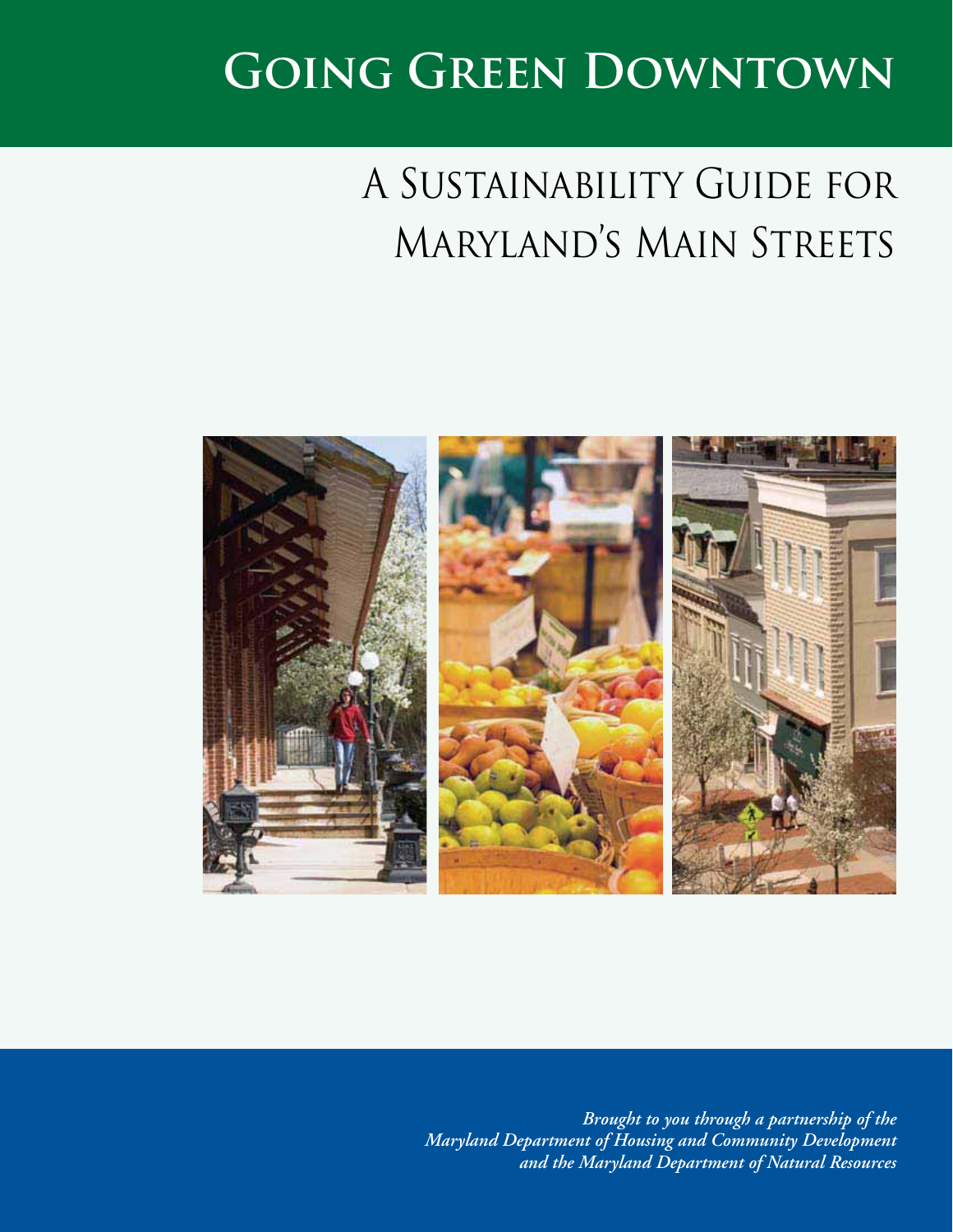# CONTENTS







| WHAT IT MEANS TO BE GREEN: VIBRANT COMMUNITIES         |
|--------------------------------------------------------|
|                                                        |
|                                                        |
|                                                        |
|                                                        |
| STORMWATER: SLOW IT DOWN, SPREAD IT OUT, SOAK IT IN 15 |
| SUSTAINABLE TRANSPORTATION: LINKING IT ALL TOGETHER 17 |
|                                                        |
|                                                        |

*Sam Kittner Photographer*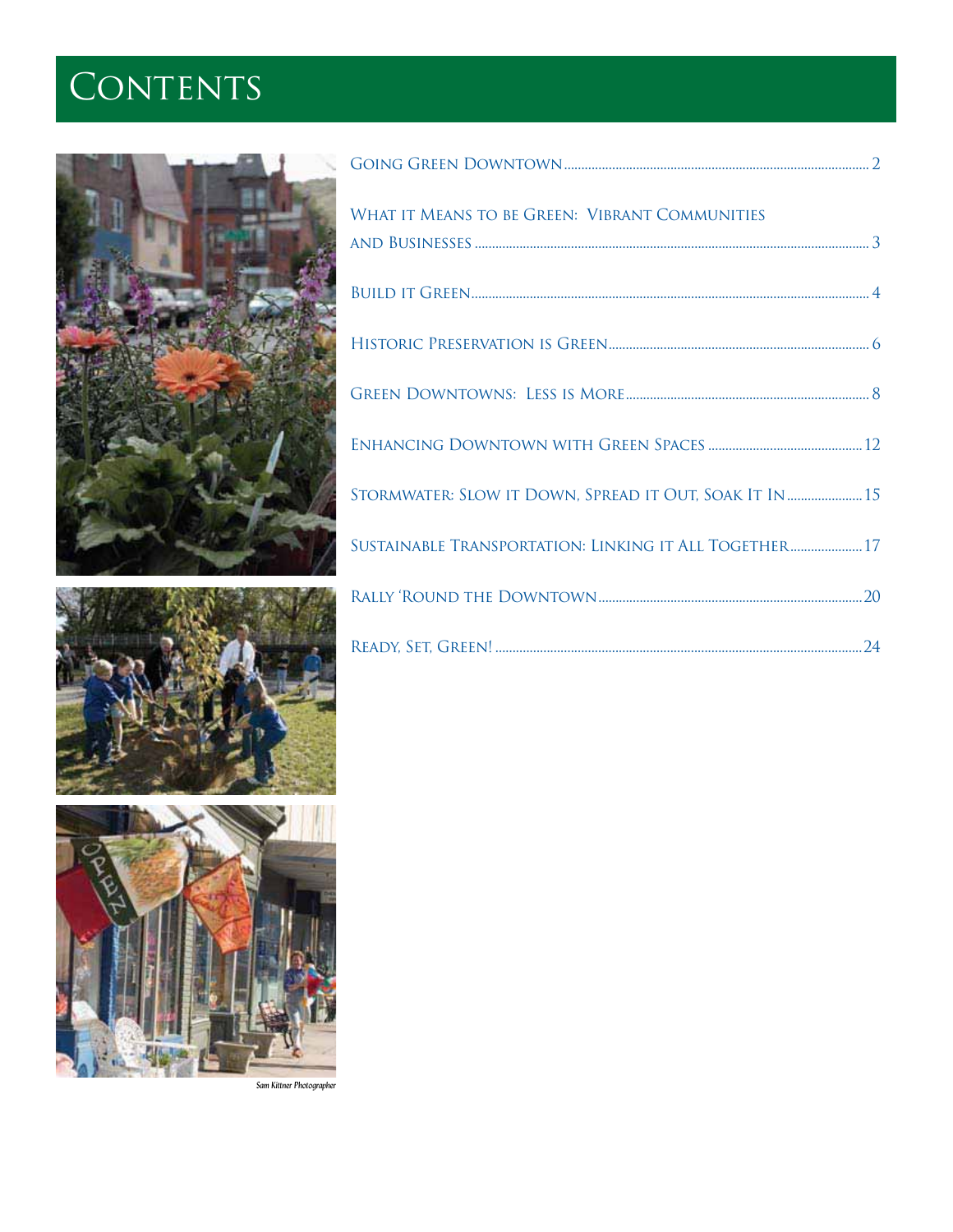## **Smart, Green and Growing**

## **Message from the Governor**

**[** aryland's dynamic Main Street communities allow us to celebrate *and build upon the State's rich history. Collectively, they define what is unique about our State, from the majestic Allegany Mountains to the gateways of the Eastern Shore. They are the village squares, the historic buildings, and the unique family destinations that provide opportunities to eat, shop and learn about the incredible legacy we have inherited as Marylanders.* 

*Increasingly, chronic over development threatens not only the economic survival and character of these communities, but also our treasured Chesapeake Bay. Over the past 30 years, Maryland's population has increased by 30 percent while our consumption of land has increased by 100 percent — pulling vital resources and people away from traditional business districts.* 

*Today Maryland's Smart, Green & Growing initiative is providing businesses, governments and residents the tools they need to get started, get involved and contribute to protecting our natural resources, revitalizing our cities and towns, and enhancing our economic well-being. Through strategies like Main Street Maryland's Clean, Safe and Green, citizens are able to reinvest in historic downtowns through projects and programs that use less energy and water resources, minimize waste, and help support the local economy.* 

*By choosing to grow in a smarter, greener, more sustainable manner, we can preserve our natural resources, protect our environment, and enhance our quality of life, all while growing our economy and saving money in infrastructure and personal expenses. Working together as One Maryland, we are strengthening our vital downtowns and neighborhoods to make lasting progress for Maryland families of today and tomorrow.*

*Martin O'Malley*



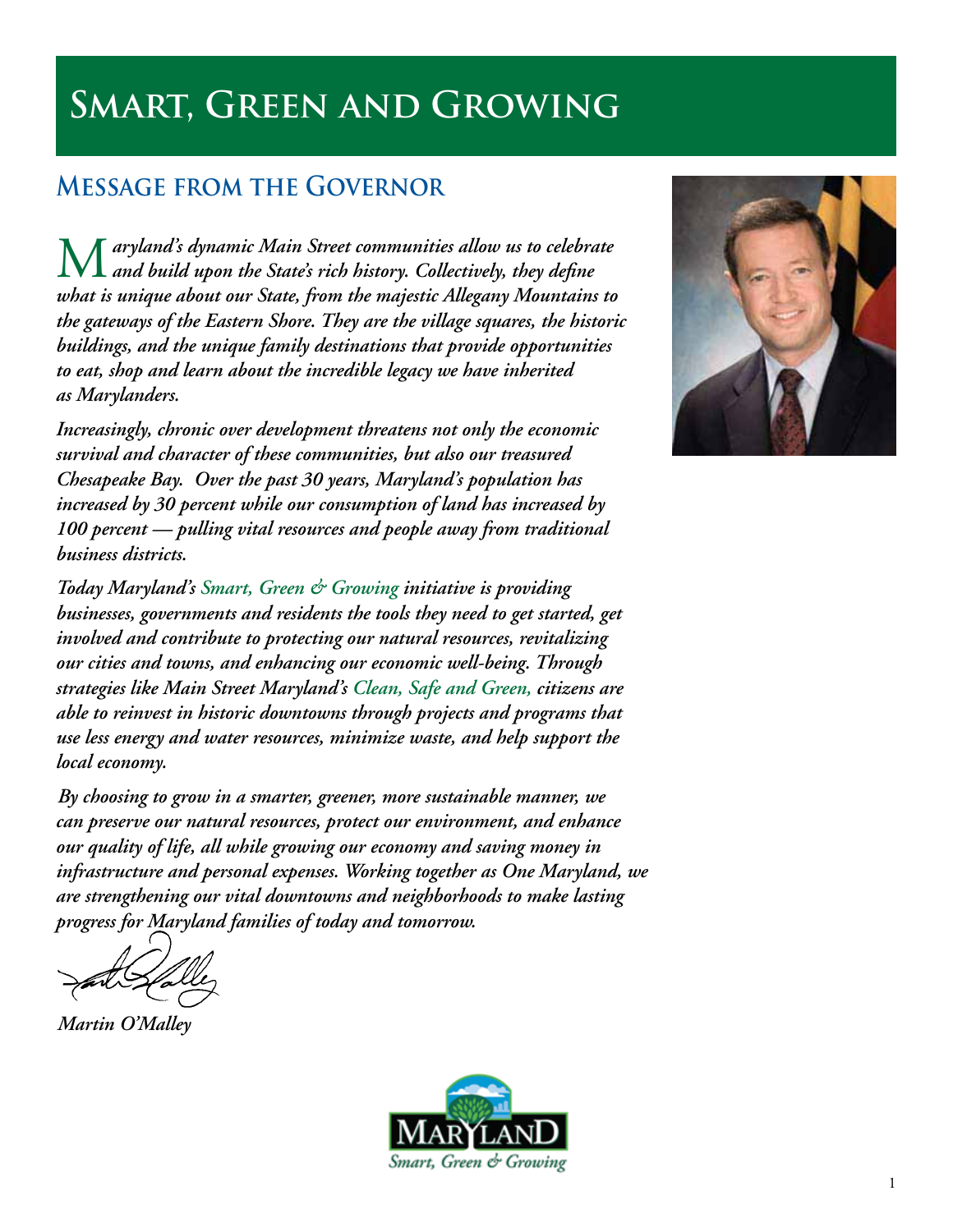## **Going Green Downtown**

### **Making Maryland's Downtowns More Sustainable**



From Oakland to Ocean City, Maryland's citizens share the same goal<br>of living in healthy, vibrant communities where they can live, work<br>and prosper. As a result, communities have a major investment in the<br>infrastructure of living in healthy, vibrant communities where they can live, work and prosper. As a result, communities have a major investment in the infrastructure — streetscapes, schools, water/sewer lines — of their traditional downtowns and neighborhoods. These communities are also faced with the challenges of the coming decades including an increasing population, rising energy costs, limited resources, water and air pollution, and climate change.

This guide, a collaboration between the Maryland Department of Housing and Community Development (DHCD) and the Maryland Department of Natural Resources (DNR), is designed to address those challenges, giving communities throughout Maryland an important set of principles, guidelines, and examples of how to pursue and implement sustainable practices. Sustainability emphasizes the

balance between economic, social and environmental resources needed for today with preserving those same resources for future generations. In order to maintain and even expand those resources, there needs to be a focus on best practices such as compact mixed use development, rehabilitation and reuse, and pedestrian orientated design — all major characteristics found in Maryland's historic Main Street communities.

Since 1998, DHCD's Main Street Maryland program has strived to improve the economy, appearance and image of the State's traditional business districts, utilizing the National Main Street Center's Four-Point Approach™. In addition to the Four Points, DHCD has initiated a **Clean, Safe and Green** strategy to increase sustainability in Maryland's designated Main Street communities. With a commitment to adopting green strategies that impact and benefit businesses, residents and visitors, Main Street Maryland communities provide some best practices that can be implemented in downtowns across the State. There is a strong connection between how we treat the built environment and the quality of our natural environment—this guide brings that connection into focus.



*Sam Kittner Photograph* 

We can reshape our communities by reinvesting in older areas, reducing waste and improving energy efficiency. Making Maryland's downtowns more sustainable ensures that communities will be **Smart, Green and Growing** for generations to come.

**Sam Kittner Photographer**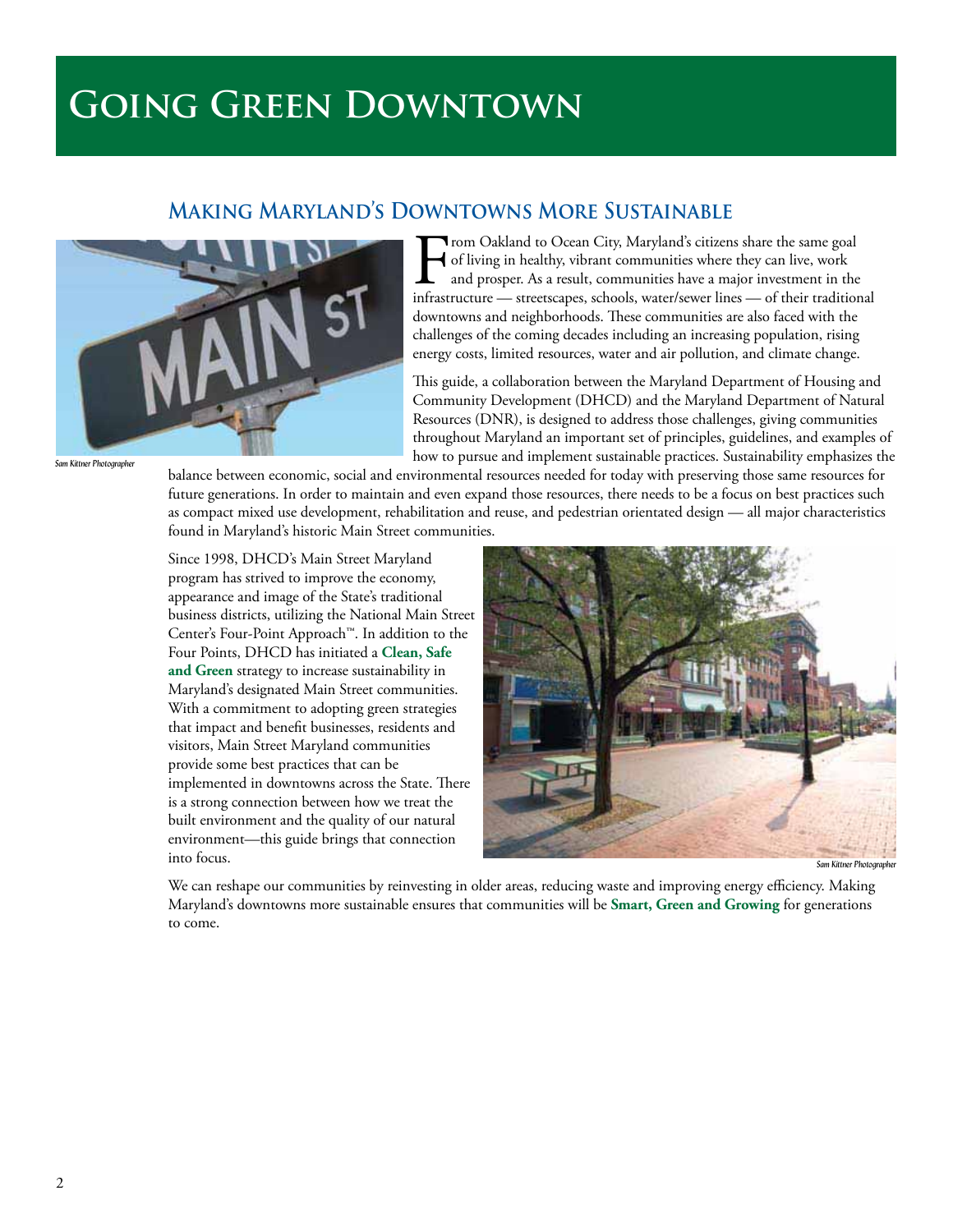## WHAT IT MEANS TO BE GREEN *Vibrant Communities and Businesses*

Sustainable and "green" communities seek to conserve resources; provide open spaces and parks for recreation and cultivation; offer multiple options for transportation; use natural and cultural resources wisely to conserve parks for recreation and cultivation; offer multiple options for transportation; use natural and cultural resources wisely to conserve for future generations and consider the social and economic needs of all residents. A "green community" strives to have a strong economy, serve residents and visitors alike, as well as minimize environmental impacts.

When thinking about ways your community can implement green or more sustainable practices the following strategies should be considered and are looked at more closely throughout this guide:

- **t Creating Green Spaces**
- **t Building Use and Efficiency**
- **t Water Conservation**
- **t Land Use and Planning**
- **t Recycling**







*Photos by Sam Kittner Photographer*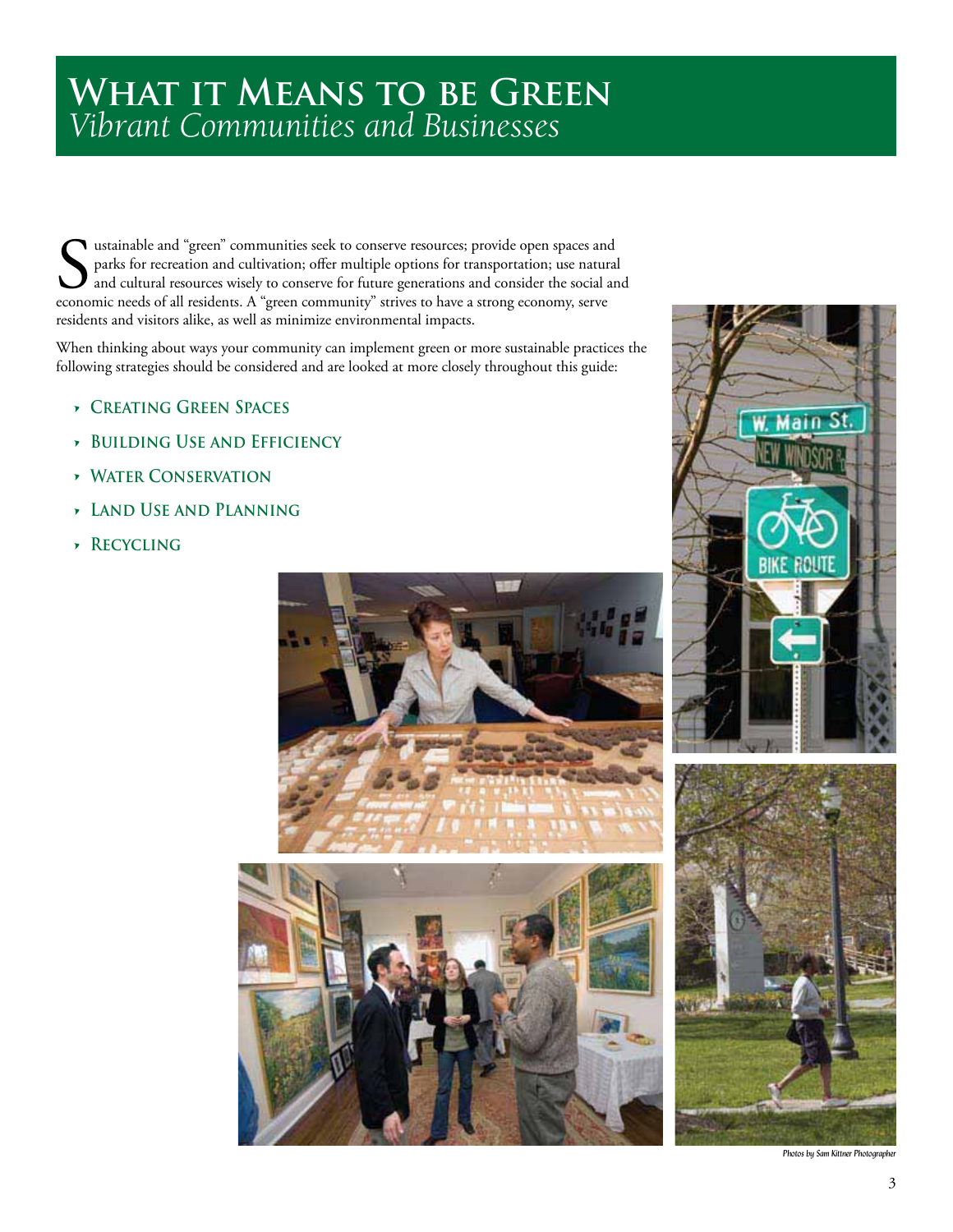## **Build it Green**

#### Green Communities in Action: *Montgomery Park*

Numerous green roofs are already in place in Maryland's downtowns. One prominent example is Montgomery Park, a former Montgomery Ward warehouse in Baltimore City's Washington Village Main Street that was renovated to become a mixed use property. Tenants include the Maryland Department of the Environment and other retail and office uses. The building's 30,000 square foot green roof features alpine plants, which thrive in extreme temperatures, winds, and drought, while requiring minimal soil depth.

Buildings define the character of a Main Street or traditional business district, and are also large<br>components of the downtown's environmental impact or "carbon footprint". In the United<br>States, buildings consume approxim components of the downtown's environmental impact or "carbon footprint". In the United States, buildings consume approximately 40% of all energy and emit approximately 40% of all carbon dioxide. Making buildings green or more efficient can reduce energy use and costs and minimize pollution. Sustainable building practices can preserve and enhance the community's overall appearance, especially when existing buildings are re-used and renovated with energy- and resource-saving appliances, fixtures, and materials. Green buildings can also have economic benefits, generating higher rental and sale prices, as well as higher occupancy rates.<sup>1</sup>

Green building features extend beyond design and building materials<sup>2</sup>. Buildings can encourage sustainability by including a mix of uses (for example, residential units above ground-floor retail space). The provision of affordable housing is also a green building technique, since it promotes economic sustainability for the community's residents, helping everyone live close to where they work. Locating a building in a walkable, transit-served location—such as Main Street—reduces automobile reliance and encourages social connections between residents, business owners, and visitors.

### **Benefits of a Green Building**

- Lower costs for energy, water, and sewer service;
- Increased asset value and return on investment, especially through LEED or equivalent accreditation;
- Qualification for tax rebates and other incentives;
- Reputation as a "green" business can facilitate employee and client recruitment/retention;
- Improved productivity and reduced health care costs for employees; and
- Reduced impact on the community's air, water, and biological resources.

#### **Green Toolkit: Top It Off with a Green Roof**

Encouraging the replacement of standard roofing materials with "green" or vegetated roofs can have several long-term benefits. Vegetation retains rainwater, returning a portion to the atmosphere through evaporation and transpiration and thereby cooling rather than heating a building in warm weather, and minimizing heat loss in winter. Other benefits of green roofs include improved air quality, longevity of roofing materials, habitat for wildlife, competitive lifecycle costs, and cleaner



stormwater runoff. Green roofs can also help to reduce temperatures in urban areas, which are often several degrees warmer during the summer—a phenomenon known as the "urban heat island effect."

Montgomery Park in Baltimore City

Links to **TECHNICAL** and Funding **ASSISTANCE** 

**US Green Building Council LEED Rating Systems**  www.usgbc.org/DisplayPage.aspx?CMSPageID=222 **Directory of LEED Accredited Professionals** www.gbci.org/LEED/AP/ViewAll.aspx?CMSPageID=59 **The Playbook for Green Buildings and Neighborhoods** www.greenplaybook.org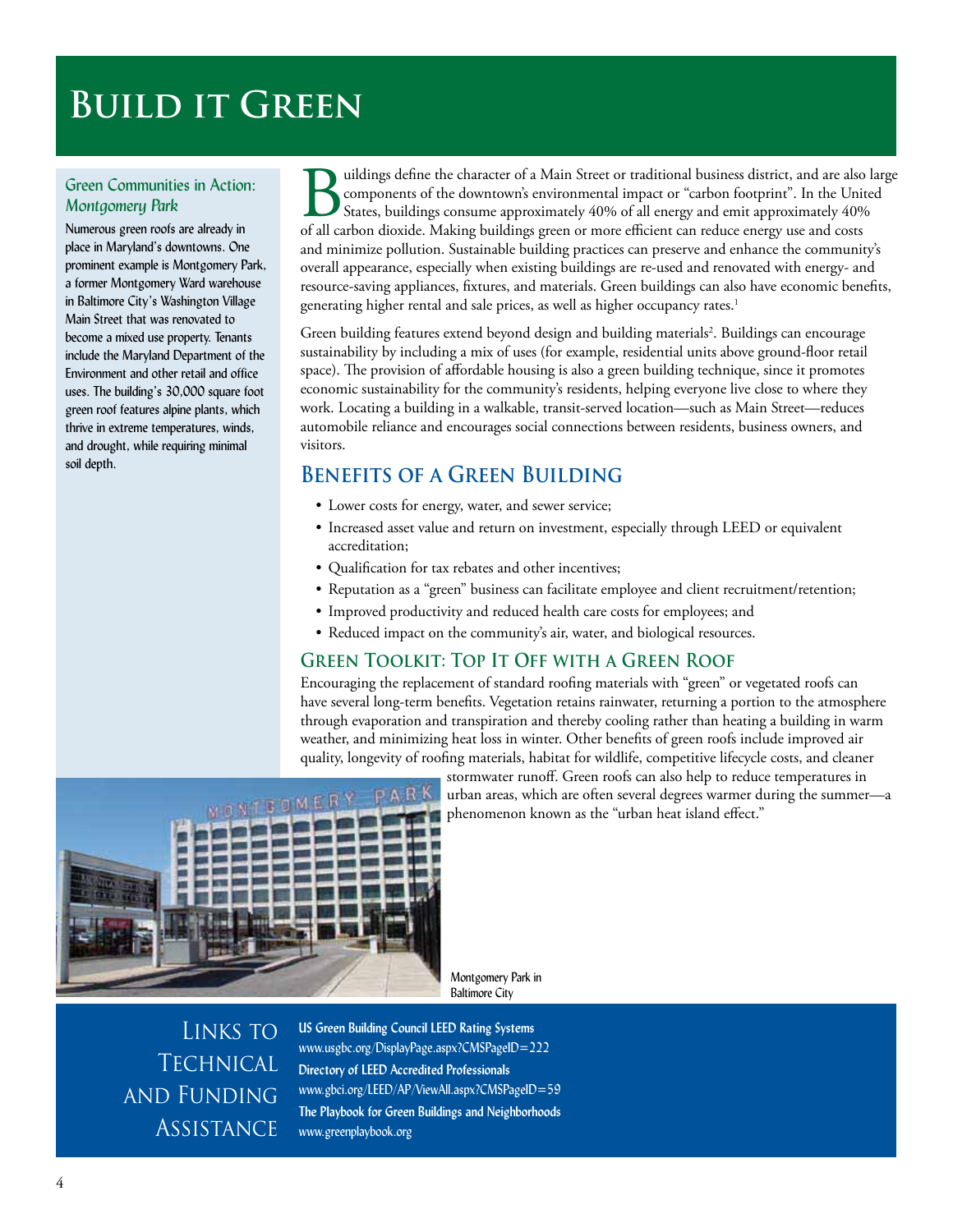## **"LEED" Your Community to Better Buildings**

One of the best known green building initiatives is the US Green Building Council's (USGBC) Leadership in Energy and Environmental Design (LEED) rating systems for buildings and neighborhoods. LEED certification for buildings is determined based on scores related to water conservation, energy use, air pollution, solid waste, and indoor air quality. Accreditation confirms that a building's owners and managers have minimized the building's environmental impacts in these areas. In Maryland, Montgomery County, Howard County, and Baltimore City have either passed or have pending legislation requiring LEED certification for new commercial buildings that exceed a minimum square footage threshold.

LEED certification is not a requirement for a building or community to be considered sustainable or "green". Instead, emphasizing a few key components of LEED in Main Street buildings can go a long way toward making the downtown more sustainable. In particular, communities and building owners can focus on water conservation and efficiency (particularly in landscaping), energy-efficient appliances and lighting, and careful choices regarding building materials. *(See page 8 for more details related to conserving resources.)*

#### **Green Toolkit: Certification for Neighborhoods**

The LEED rating system is best known as applicable to individual buildings. However, the USGBC is also developing a rating system for entire communities and neighborhoods. The LEED for Neighborhood Development (LEED-ND) system is intended to guide the location and design of communities to promote smart growth, enhance community health, and protect the natural environment. The LEED-ND system strongly encourages:

- Sites close to existing town and city centers;
- Areas with good transit access;
- Infill sites;
- Previously developed sites; and
- Sites adjacent to existing development

Five communities in Maryland are part of the LEED-ND pilot study. These communities are Aventiene/Crown Farm in Gaithersburg, Decker Walk in Baltimore, the East Baltimore Development Initiative, Glenmont Metrocenter in Silver Spring, and Twinbrook Commons in

Rockville. More information can be found at www.usgbc.org/ LEED/ND/.



#### Green Communities in Action: *Renaissance Square*

Occupying the site of an abandoned office building, Renaissance Square includes affordably-priced artists' housing, gallery space and a performance studio. As part of construction, environmental contamination from previous site uses was cleaned up, reducing the overall environmental impact of the project and turning a liability into a community asset. The project incorporates features that reduce impervious surfaces, conserve water and energy, improve indoor air quality, and reduce residents' dependence on cars. Sustainable features include:

- A green roof that insulates the building's living spaces and collects water for landscaping
- Indoor bicycle storage;
- High efficiency water fixtures and appliances;
- Enhanced insulation in the walls and roof reduce loss of heated/cooled air:
- Building materials with recycled content: and
- Proximity to the US 1 transit corridor.

More information can be found at www.hiphomes.org/rent



Links to **TECHNICAL** and Funding **ASSISTANCE** 

The Renaissance Square building in Hyattsville provides moderate-income housing in a transit-accessible location. It also incorporates several sustainable features, such as green roofs.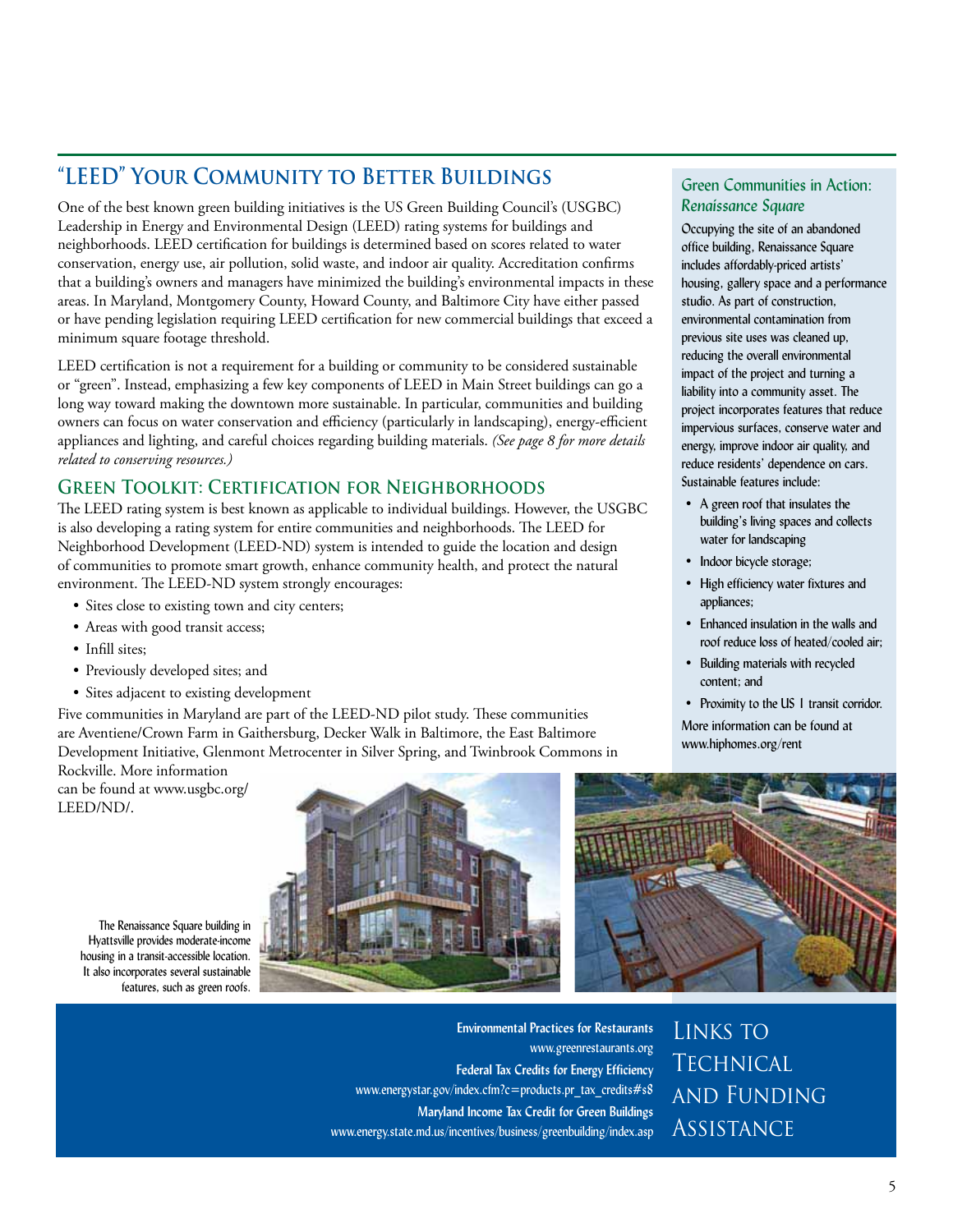## **Historic Preservation is Green**



In addition to the social and economic benefits offered by green buildings, the adaptive reuse<br>of existing structures also helps to maintain and capitalize on the distinct historic character of<br>Maryland's downtowns. Preser n addition to the social and economic benefits offered by green buildings, the adaptive reuse of existing structures also helps to maintain and capitalize on the distinct historic character of Maryland's downtowns. Preservation maximizes the use of existing materials and infrastructure, the earliest green activities! Indeed, commercial buildings constructed before 1920 are just as energyefficient as modern buildings constructed since 2000.3 There are many ways to reuse old structures, reinvest in historic communities, and renew historic buildings to successfully blend the past with the present, creating a dynamic place to live, work, or visit.

- **Reuse** existing buildings to reduce the amount of demolition and construction waste deposited in landfills, lessen the unnecessary demand for new energy and other natural resources needed to construct a new building, and conserve the energy originally expended to create the structures.
- **Reinvest** in older and historic communities. These communities tend to be centrally located, dense, walkable, and are often mass-transit accessible. Reinvestment in these communities also preserves the energy expended in creating the existing infrastructure, such as roads, water systems and sewer lines. Utilizing existing resources allows us to create sustainable communities by encouraging reinvestment in historic assets.
- **Retrofit** historic buildings to extend building life and better capture the energy savings available through newer technologies.

Local regulations and guidelines play an important role in the way that historic buildings are reused and retrofitted. Local Historic District Commissions or local governments often maintain specific design guidelines for renovations to historic properties. These guidelines can significantly influence adaptive reuse of historic buildings, and representatives from local government and/ or Historic District Commissions should be involved in efforts to link historic resources with downtown sustainability. Additionally, the Maryland Building Rehabilitation Code encourages the rehabilitation and reuse of existing buildings, for more information visit mdcodes.umbc.edu/dhcd2/ rehab-new.htm.





Rehabilitation of historic buildings, such as these in Cumberland and Frostburg, helps to make the downtown more sustainable.

Links to **TECHNICAL** and Funding **ASSISTANCE** 

**National Trust for Historic Preservation:** Preservation and Sustainability www.preservationnation.org/issues/sustainability **Preservation Maryland** www.preservationmaryland.org **Traditional Building (Historic/Recycled Building Material Suppliers**) www.traditional-building.com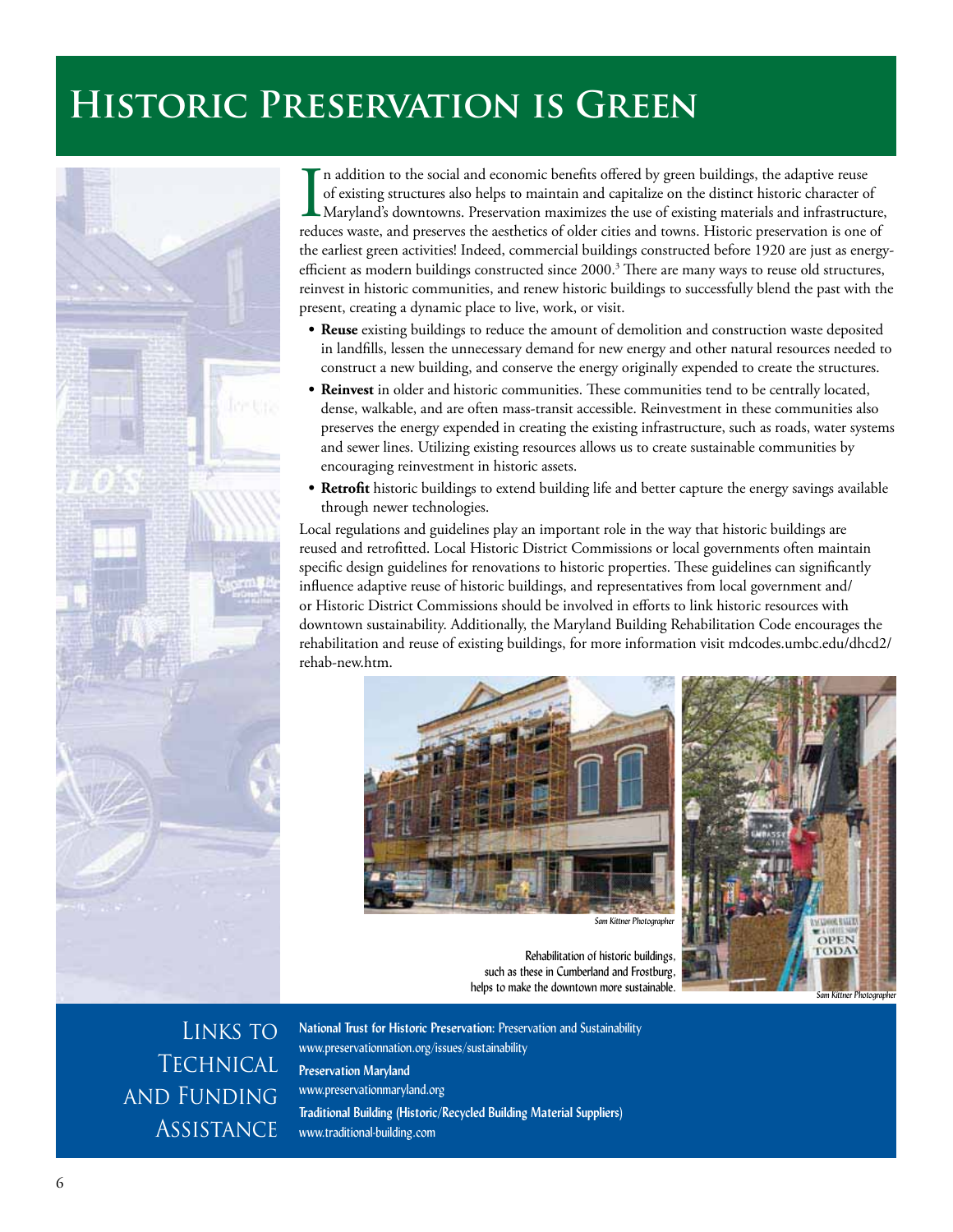#### **Green Toolkit: Greening a Historic Building or Community**

Historic properties are valuable, not only for the sense of authenticity they lend to an area, but also because their building materials are already in place. Some potential improvements to existing buildings include:

- Energy audits help property owners identify energy drains such as air leakage and inefficient mechanical systems.
- Adding insulation and weather-stripping are easy and inexpensive ways to improve a building's efficiency, while retaining important historic building materials.
- For more extensive projects consider obtaining a green building certification such as LEED.
- In some cases, it may be feasible to install a green roof.
- Plant appropriate trees to buffer winter winds and provide summer shade, but be careful not to plant too close to the building, which can cause moisture infiltration.
- Architectural research can help to identify not only the history of an area, but also the materials that were historically used. The past use and appearance of the building can be helpful in determining ways to incorporate this past into a new updated use.

On a community-wide level, conduct an analysis to evaluate viewsheds (views to accentuate and views to screen), pedestrian circulation, accessibility (ADA), and existing historic materials such as light fixtures, street furniture, paving and plantings. Historic travel patterns in towns focused on pedestrian activity. Re-configuring downtowns to favor pedestrians while minimizing the amount of land devoted to parking can also have environmental benefits without compromising economic health. *(See pages 17-19 for more recommendations related to transportation).*



Historic preservation and adaptive reuse have helped to spur downtown Frederick's economy.

*Sam Kittner Photographer*

**Maryland Historical Trust Rehabilitation Tax Credits**  www.marylandhistoricaltrust.net/taxcr.html **Federal Historic Preservation Tax Incentives**  www.nps.gov/history/hps/TPS/tax/index.htm **The National Trust for Historic Preservation Loan Fund**  www.preservationnation.org/resources/find-funding/loans/national-trust-loan-fund

#### Green Communities in Action: *Integrating Green and Historic in Frederick*

Established in 1745, Frederick has deep roots in both Revolutionary and Civil War history. Downtown Frederick is home to an impressive collection of historic buildings that have been part of Downtown Frederick's ongoing revitalization. Practically all of Downtown Frederick's 2,500-plus historic properties have been renovated for modern use as residences, offices, restaurants, and shops.

By reusing and retrofitting its historic buildings, Frederick not only reduces waste but also realizes an economic benefit. The City reports that about 1.4 million visitors per year come to Downtown Frederick for its historic resources and character.

Frederick's downtown revitalization extends beyond historic buildings. A series of flood control and urban design projects have enabled the City to integrate Carroll Creek as a community amenity, rather than a potential flood liability for buildings and businesses.

LINKS TO **TECHNICAL** and Funding Assistance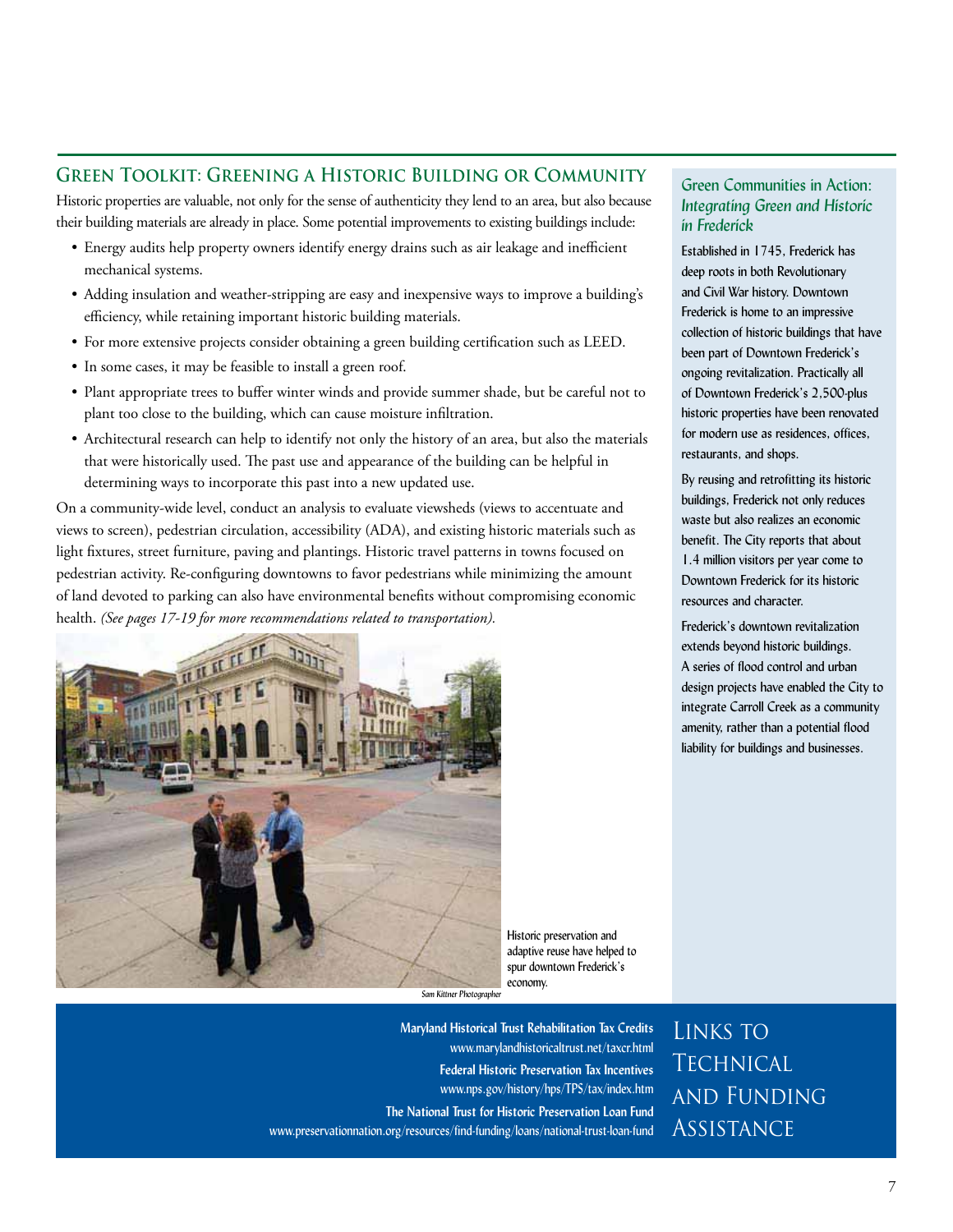## **Green Downtowns**  *Less is More*



The mean buildings are not the only components of a sustainable community. A good community conservation plan includes ways to save energy, conserve water, and r the amount of solid waste generated. Downtown is a great pla community conservation plan includes ways to save energy, conserve water, and reduce the amount of solid waste generated. Downtown is a great place to start! One way for downtown businesses to be a part of a local conservation plan is through Maryland Green, a voluntary self-certification program of the State's Smart, Green, and Growing initiative. Maryland Green offers tips and resources to help businesses and other organizations set and meet their own sustainability goals. More information is available at www.green.maryland.gov.

## **The '3 R's': Reduce, Reuse, Recycle**

Pollution prevention and recycling can be effective tools for reducing waste, minimizing landfill use, and reducing pollution. Such initiatives can also reduce costs to the downtown, leaving more money for other initiatives. The phrase, "reduce, reuse, recycle" is more than a motto, it's an important guideline for green communities. **Reduce:** Reducing or preventing pollution can lower solid waste disposal and



handling costs, conserve resources, and reduce pollution.

Reuse: Reusing items helps to reduce solid waste, while keeping our personal and community budgets healthy.

Recycle: Recycling reduces water pollution and the need for landfills and incinerators, and can create jobs and promote fiscal health. Jurisdictions can also profit by reselling recycled materials. Depending on your location, a wide variety of materials used in business districts can be recycled, such as cardboard, used computer components, and other electronic waste.

## **Green Toolkit: Practicing the three "R"s**

#### At Work

- Participate in your community's commercial recycling program, or help start one.
- Use office products that contain post-consumer recycled material.
- Provide reusable or biodegradable cups, plates, cutlery etc. to employees and restaurant patrons.
- Contribute edible but unsalable food to a food bank.

#### **AT HOME**

- Use non-toxic cleaning products, especially when working outside.
- Use rechargeable batteries for small appliances.
- To save paper, opt to receive e-bills, e-statements, and pay your bills online.
- Use cloth napkins and towels rather than paper towels and napkins.
- Start or participate in a community recycling program.

LINKS TO **TECHNICAL** and Funding **ASSISTANCE** 

**Green Vendors (recycled products):**  www.thegreenoffice.com www.treecycle.com/catoffice.html www.recycledproducts.org www.green-mary.com **The Freecycle Network**  www.freecycle.org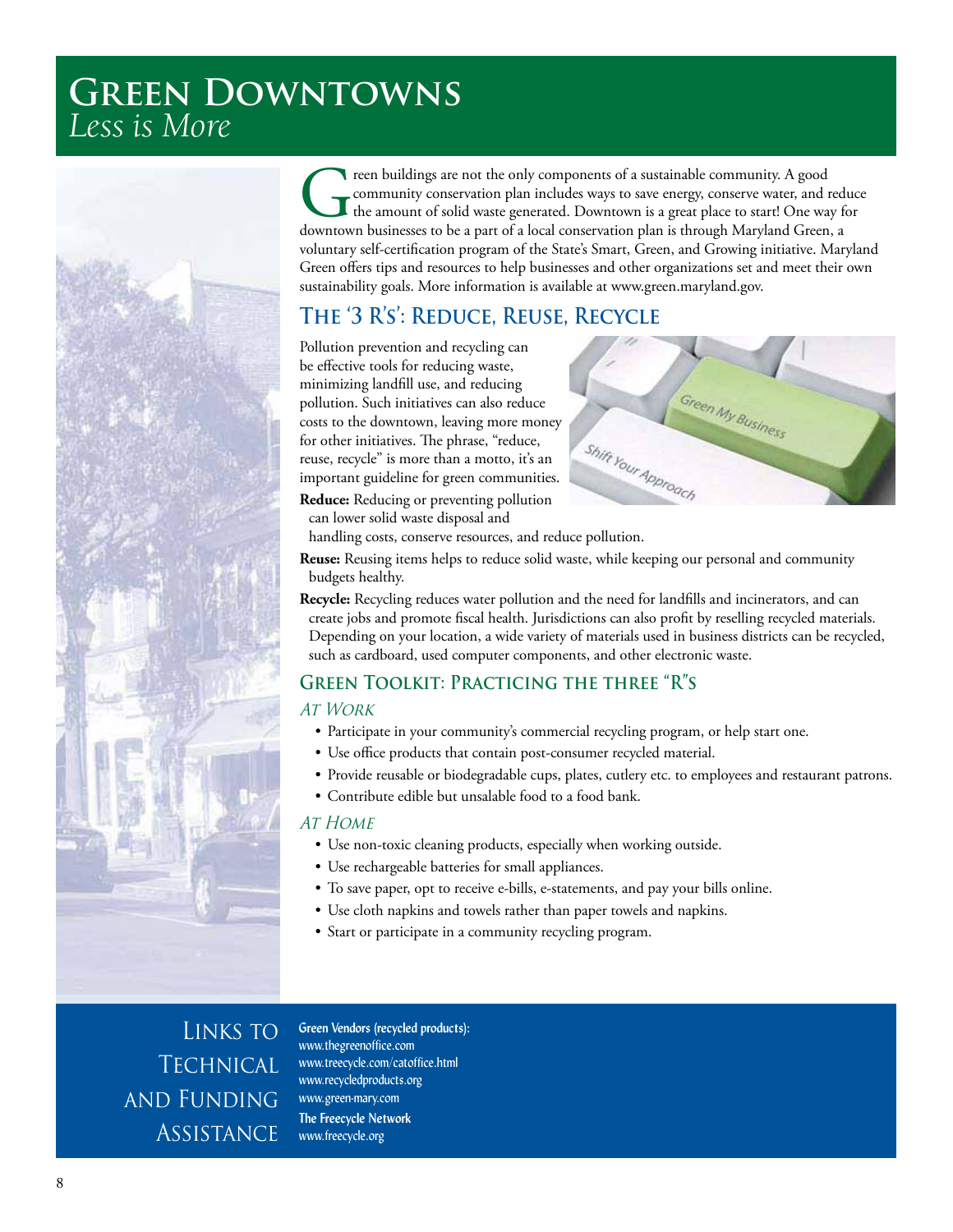## **Recycling in Your Community**

According to Maryland Department of the Environment (MDE), the average Maryland citizen disposes of more than seven pounds of trash per day. A successful recycling program involves local businesses, residents, neighborhood associations, civic organizations, schools, and local government. Since commercial and institutional operations are generally the source of the most recyclable waste, a community-wide recycling effort should have both a residential and non-residential component.

#### **First Steps**

- Local government or business associations should take the lead in finding an agency or contractor to collect and haul recyclable materials to a local recycling facility on a regular schedule.
- Distribute recycling containers to businesses and residents. On Main Street, recycling containers should be placed alongside trash cans, to make it easy and convenient to recycle.
- Individual businesses with small recyclable outputs may wish to set up a cooperative recycling program with other nearby businesses, to help ensure regular pickup.

#### **Keeping it Going**

- Develop promotional and educational materials to inform residents, businesses, offices, and restaurants of the importance of recycling. Some local governments can conduct waste generation audits for their local business community.
- · Individuals, businesses, and business or neighborhood associations can partner with Recycle Bank, which provides monetary incentives for individual household recycling (www.recyclebank.com).
- Schools can partner with the Green School Project, which pays schools and nonprofit organizations to recycle printer cartridges, cell phones, and PDA devices (www.greenschoolproject.com).
- Local government can establish regulatory incentives to encourage recycling and waste reduction. Some examples can include:
	- "Pay-as-you-throw" solid waste pricing, in which solid waste collection fees are based on the amount thrown away to reduce the amount of recyclable material sent to the landfill (www.epa.gov/epawaste/conserve/tools/payt/index.htm).
	- Recycling and disposal fees for hard-to-dispose items such as tires and batteries.

#### Green Communities in Action: *Commercial Recycling in Annapolis*

Building on its successful residential recycling program, Annapolis has begun a commercial recycling initiative. In Annapolis' compact downtown, many buildings have limited areas for storing trash and recyclables. Recognizing these constraints, based on consultation with downtown businesses, the City encourages recycling and waste reduction by:

- Identifying space for common storage enclosures, shared by adjacent businesses, such as the corners of parking lots, and coordinating with businesses that do have adequate storage space for solid waste. This approach requires proper maintenance and sanitation.
- Requiring new owners or owners applying for renovation permits to provide an interior trash room to accommodate trash, recycling, and grease cans.
- Conducting waste audits for businesses, to show how much current waste is recyclable, and how much money can be saved (in solid waste collection fees) by diverting trash to recycling.

In addition to its commercial recycling efforts, Annapolis has also installed recycling bins in prominent places (including tourist areas) in the downtown. For more information, check out the City's website www.ci.annapolis.md.us.





MDE educates communities on how recycling paper, plastic and cans can reduce waste from 7 lbs. to only four

Annapolis recycling bin.

**U.S. EPA "Pay-as-you-throw":**  www.epa.gov/epawaste/conserve/tools/payt/index.htm **Partnership for Bar and Restaurant Recycling**  www.partnership4recycling.org **Maryland Recycles**  www.mdrecycles.org

Links to **TECHNICAL** and Funding **ASSISTANCE**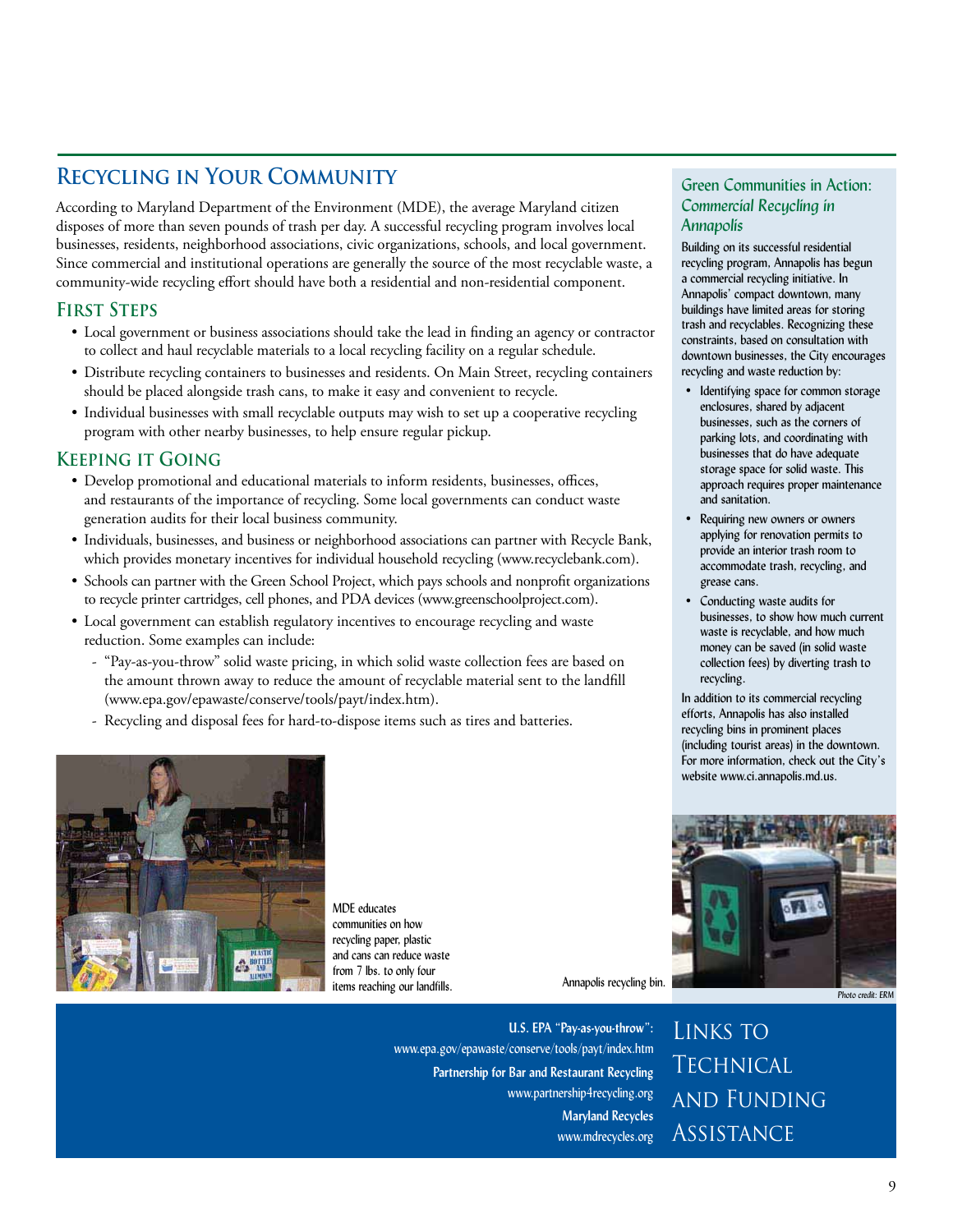#### **Green Communities in Action:**  *Water Conservation in Mount Airy*

Citizens for a Green Mount Airy and the Town held a Water Conservation Workshop to educate the public about effective water-saving techniques. The Mayor gave out free toilet tank banks, diverter valves, shower timers, faucet aerators and low flow showerheads. Participants were given a presentation on high-efficiency washing machines and toilets. Tips for the installation and maintenance of rain barrels were provided and 20 free barrels were distributed to town residents.

In other efforts to conserve water and maintain quality, the Town has installed new water meters and updated their leak detection systems. The community group Citizens for a Green Mount Airy also makes rain barrels and dual flush toilets available at a reduced cost. See www.greenmountairy.org.

### **The Water-Conscious Downtown**

Water conservation on our Main Streets puts less strain on drinking water supplies, while also reducing wastewater discharges that pollute our streams, rivers, and the Chesapeake Bay. Conserving water can postpone or eliminate the need for making major investments in new water and sewer infrastructure. Conserving water waste also puts less of a strain on the community during droughts. Some strategies for conserving water in the business district include:

- Audits: Conduct water use audits to provide information about how water is used and help identify potential conservation strategies.
- Building Systems: Repair existing plumbing leaks and perform maintenance (such as corrosion control) on pipes to prevent leaking. Install water saving plumbing fixtures and water-efficient appliances, such as low-flow faucets, shower heads, and toilets.
- Business Practices: Train employees to conserve water. For example, restaurants can adopt policies of serving water only when requested by a customer.
- **Education and Information:** Encourage efficient water use and conservation through business associations, community newsletters and bulletin boards, and by individual example. A good educational program can be very effective in reducing consumer demand.
- Metering: Contact your Department of Public Works to ask about updated water metering (or new metering if none exists). Installing and updating meters can reduce unmetered and/or unauthorized water use. Reporting broken pipes, open hydrants, and other significant water problems to the appropriate local government or utility can also help to minimize water loss.
- **Water-Efficient Landscaping:** Divert water from roof and air conditioning runoff directly into planters or rain barrels for use in landscaping (see pages 15-16 for more information). Minimize outdoor watering through landscape design and species selection. Use native plants or species that are drought resistant and/or tolerant of urban conditions, and position downspouts into landscaped areas. Rain sensors can be distributed for irrigation systems, and daily watering guides can be posted on community websites. Set sprinklers to water the lawn or garden only – not the street or sidewalk and use soaker hoses or trickle irrigation systems for trees and shrubs. Sweep sidewalks instead of using a hose. Water during the coolest part of the day.
- Pricing: Water pricing policies should encourage conservation. Progressive price structures, with higher prices for larger water volumes, are one option.

Sweeping sidewalks instead of hosing them down reduces runoff and





Links to **TECHNICAL** and Funding **ASSISTANCE** 

**MDE Water Conservation Tips for Businesses and Households** www.mde.state.md.us/Programs/WaterPrograms/Water\_Conservation/index.asp **US EPA WaterSense**  www.epa.gov/watersense **Low-Flow Plumbing Fixtures**  www.eartheasy.com/shop/water\_save.htm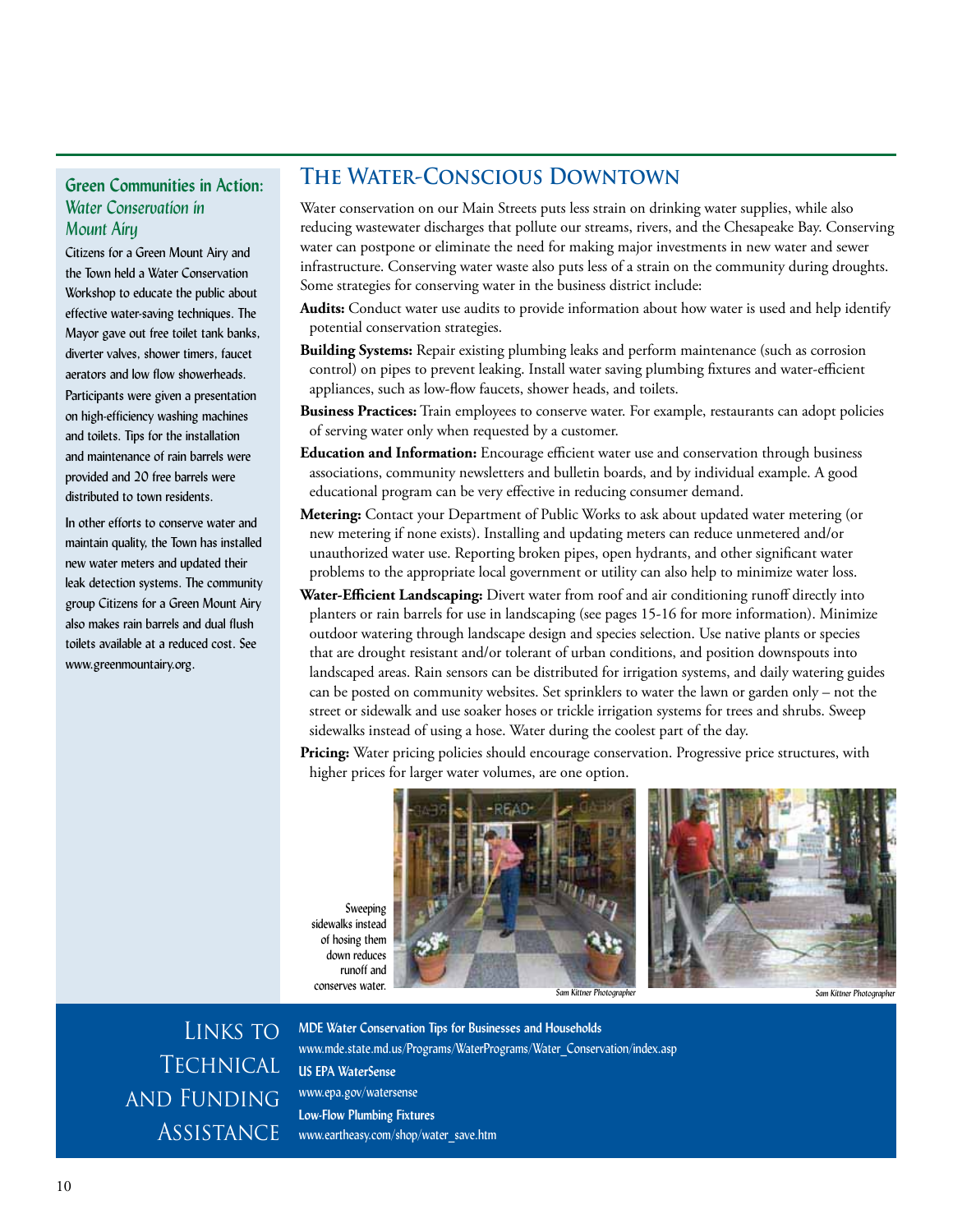## **Find Your Energy Groove: Reduce Your Use**

Energy-efficient buildings and practices reduce demand on the power grid and natural gas supplies, improve local air quality, save consumers money, and consume fewer natural resources. Choosing energy-efficient products—specifically those labeled as Energy Star—can save about 30% on energy bills, while reducing emissions of greenhouse gases.

### **Green Toolkit: How to Conserve Energy**

A number of strategies can help conserve energy in the downtown and throughout the community.

#### What Local Government and Community Groups Can Do

- Reduce excess energy use from street lights. Use compact fluorescent or light emitting diode (LED) bulbs in existing fixtures. Where feasible, replace older lampposts or external light fixtures with more energy efficient fixtures, such as low pressure sodium (LPS) systems.
- Encourage (or require, through zoning and other ordinances) businesses to use night lighting only when necessary for safety. Encourage or require businesses and residences to use motion sensors for outdoor lighting.
- Provide information to residents and businesses about the availability of Energy Star (www. energystar.gov) and other energy-efficient appliances.
- Promote energy conservation through business associations, community newsletters and bulletin boards, and by individual example.

#### What Businesses and Residents Can Do

- Conserve electricity by turning off lights and unplugging appliances when not in use.
- Insulate your building, hot water heater, and pipes. Use caulking and weather stripping to plug air leaks around doors and windows
- Buy energy-efficient compact fluorescent bulbs for your most-used lights.
- Have leaky air conditioning and refrigeration systems repaired.
- Install a programmable thermostat and set it higher in the summer and lower in the winter. Each degree warmer (in the summer) or cooler (in the winter) can save as much as 1% of your annual heating and cooling costs.<sup>4</sup>
- Run dishwashers and clothes washers only when full and use the energy saving setting, if available.



An Energy Conservation Workshop in Mount Airy helped to educate citizens about ways to reduce energy use. *Photo credit: Citizens for a Green Mount Airy*

**US Department of Energy – Energy Saving Tips** www.energy.gov/energysavingtips.htm **Maryland Energy Administration, Tips for Offices** www.energy.state.md.us/energytipsforoffices.asp **Tax Incentives Assistance Project (TIAP)**  www.energytaxincentives.org

#### **EmPower Maryland Sets State Efficiency Goals**

Through the EmPOWER Maryland initiative State agencies are developing conservation measures to reduce energy consumption by 15% by 2015. Those measures include seven steps:

- 1. Improve building operations by replacing incandescent lights with compact fluorescent lights and asking each State employee to reduce energy use.
- 2. Expand energy performance contracting.
- 3. Increase the State Agency Loan Program, which funds energy-efficient lighting, controls, and HVAC.
- 4. Require all new State buildings larger than 20,000 square feet to be more energy efficient.
- 5. Purchase ENERGY STAR® products and environmentally friendly cleaning and maintenance products to save energy and reduce the State's environmental footprint.
- 6. Expand the Community Energy Loan Program, which provides low-interest revolving loans to local governments and nonprofit organizations to install energy efficiency improvements.
- 7. Ensure accountability by incorporating energy data into StateStat, the Maryland statisticsbased government management process.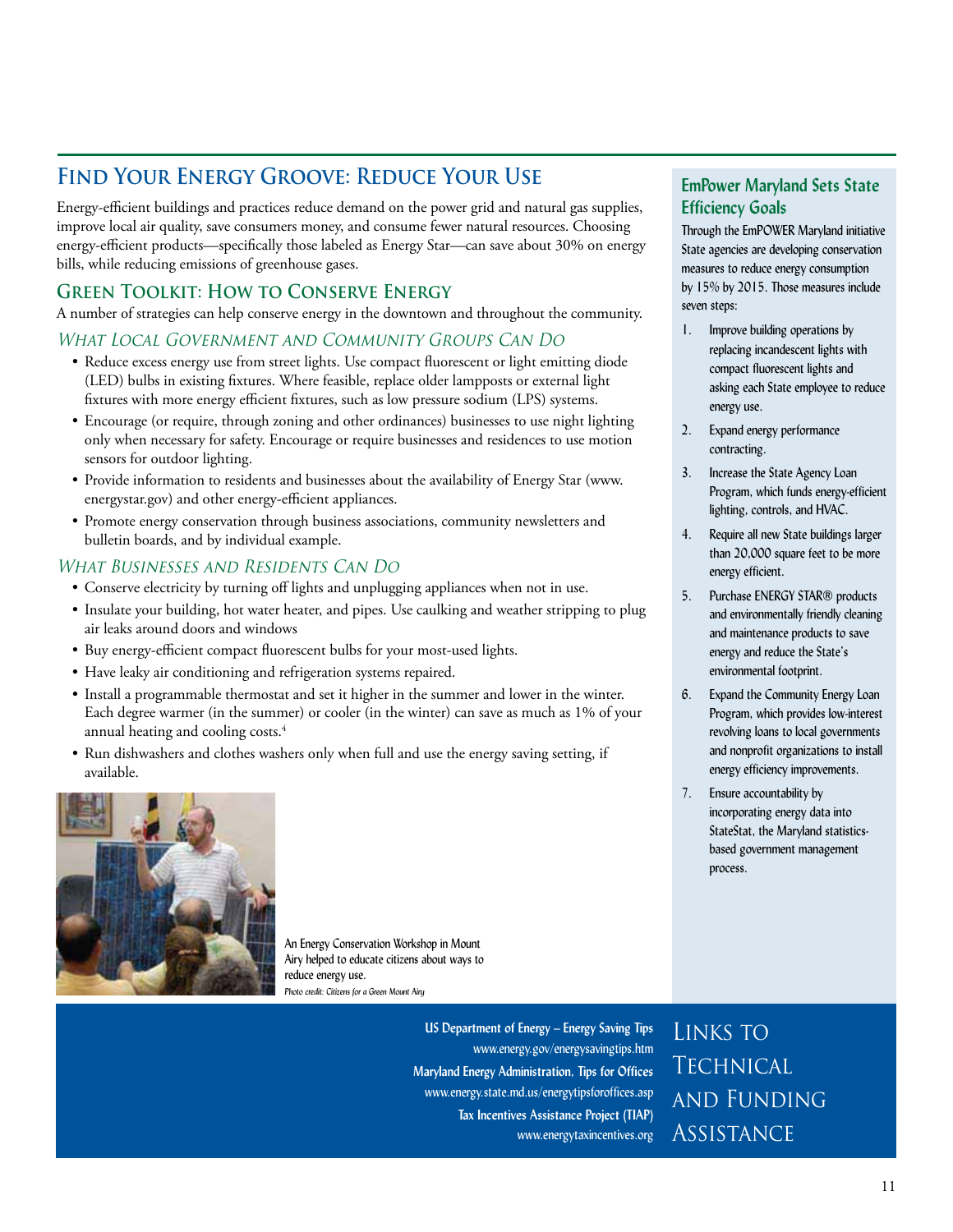## **Enhancing Downtown with Green Spaces**

While the built environment is the most prominent part of our downtowns, green space is a strong factor in making our communities more livable, inviting, and aesthetically pleasing. Parks and public open spaces bring the c is a strong factor in making our communities more livable, inviting, and aesthetically pleasing. Parks and public open spaces bring the community together and give us a only kind of space that can help to green the downtown. In the more constrained Main Street or downtown environment, an emphasis should also be placed on smaller-scale opportunities to add greenery.

## **Community Green Spaces**

Green space can come in many forms in the downtown, ranging from small container gardens to larger community gardens and pocket parks (see page 14). Community gardens are public green spaces that offer residents the opportunity to plant their own fruits and vegetables. Pocket Parks are small parks accessible to the general public, and are generally created on small, irregular pieces of land or single vacant building lots. Some important considerations for successful green spaces include:

- Location: Green spaces should occupy locations that will benefit from pedestrian traffic, while complementing adjacent businesses.
- **Costs:** Major costs can include removal of existing hardscape and plantings, design costs, new hardscape and plantings, municipal services for the site, and new site amenities.
- Safety: Well-designed and well-lit public open spaces can help to deter crime and increase public safety. Public open spaces should not have any hidden or permanently dark areas.
- **Maintenance:** Once opened for public use, open space must be properly cared for, whether by local government or community volunteers. Without routine maintenance, an open space can quickly become an unused blight in the community.
- Light and Shade: Having too much sun or too much shade can both make open space undesirable for use. Shade and sun should be balanced through the use of trees and building shadows.



A community green space in downtown Elkton.

*Sam Kittner Photographer*

Links to **TECHNICAL** and Funding **ASSISTANCE** 

**Maryland Community Crime Prevention Institute** www.dpscs.state.md.us/aboutdpscs/pct/ccpi **University of Maryland Home and Garden Information Center** www.hgic.umd.edu **USDA Community Food Project Grant Information** www.csrees.usda.gov/fo/communityfoodprojects.cfm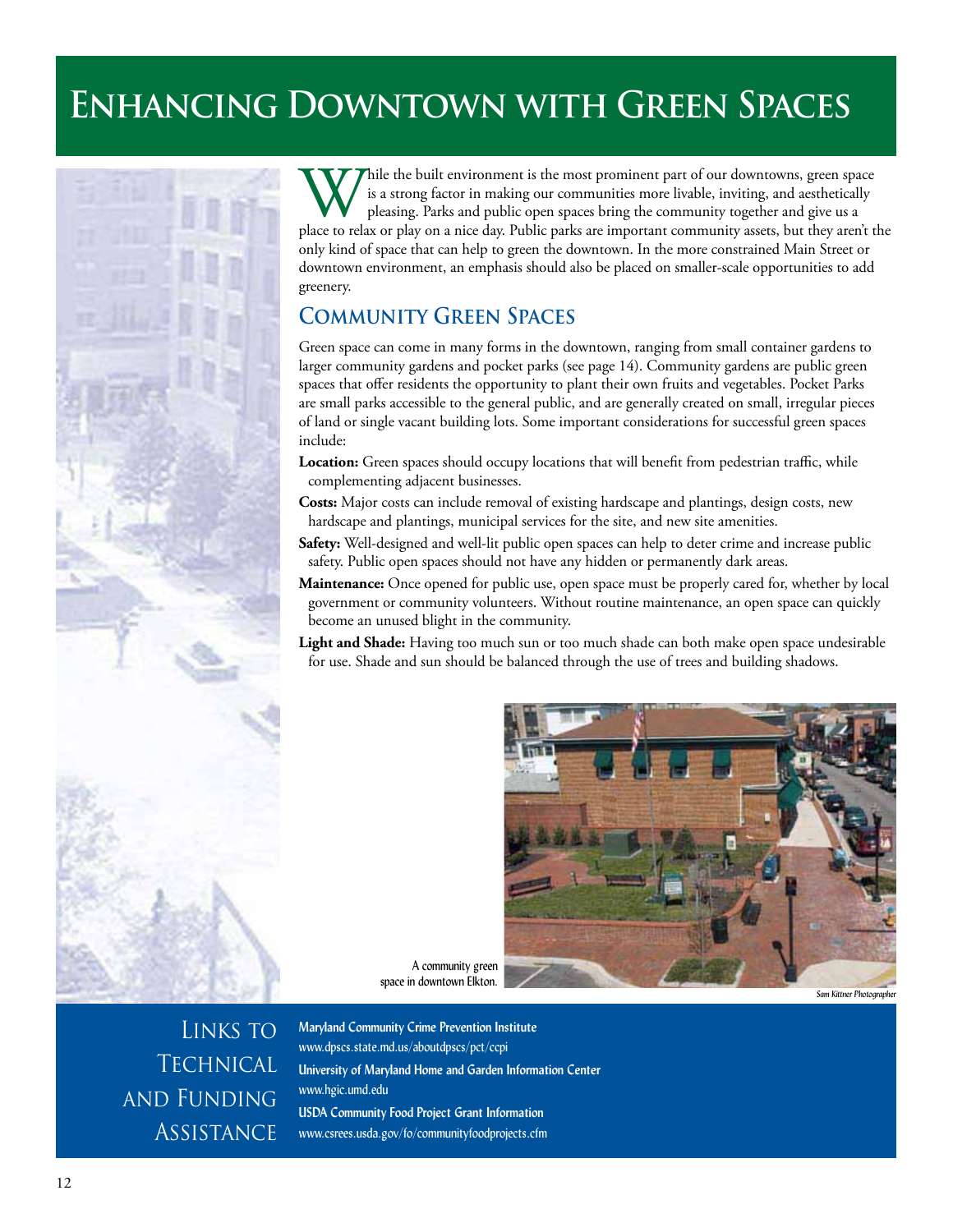## **Trees to Energize the Downtown**

A tree-lined Main Street will create a pedestrian friendly and welcoming environment that can become an extension of community pride and spirit. Healthy street trees and plantings add aesthetic appeal and natural character to the downtown. They screen harsh scenery, provide privacy, and improve air and water quality. The State of Maryland is working in partnership with businesses, communities, and citizens to plant 1 million new trees by 2011 (www.trees.maryland.gov). According to the National Arbor Day Foundation and the US Department of Agriculture, street trees can also contribute to the overall economic and social vitality of a community. To realize these benefits, the community must choose the right planting, and must commit to proper maintenance. Important maintenance considerations include:

Maintenance: Newly installed street trees are typically maintained by the landscape contractor for the first year. After that, the tree needs help from community-based volunteer groups, or individual business owners taking responsibility for mulching and watering the trees outside of their stores. Watering: Plants receive much of their water from rainfall, but in the summer or during droughts, an external water source maybe required. Using water from roof drains collected in rain barrels can be a relatively low-cost solution, particularly in areas where public water supplies are limited. *(See page 16 for more details on rain barrels).*

Drainage: One of the biggest causes for decline of trees and other vegetation is "drowning"due to improper drainage. Design of drainage systems for tree pits/planters should address this problem.



Fertilizing: Fertilize after a soil test has been conducted, based on the soil analysis recommendations. Over-fertilizing can hurt the tree, degrade water quality, and waste money. Go to www.hgic.umd.edu/content/documents/ hg110\_005.pdf for more information.

**Pruning:** In business districts, pruning the lower branches from the trees instead of pruning from the top down, or "topping off" a tree, is often preferred, since this encourages growth at a higher elevation and enhances the visibility of storefronts. Careful consideration of planting location and typical tree height can avoid future conflicts with overhead utilities. Tree removal, pruning, care, and/or planting of trees within the public right-of way require a Roadside Tree Law Permit. See www.dnr.state.md.us/ download/rsregs.pdf for more information.

Pruning away the lower branches of trees promotes visibility of storefronts while also providing shade and comfort.

*Sam Kittner Photographer*

#### Starter List of Recommended Street Trees in Maryland

| Common Name           | (Botanical name)        |
|-----------------------|-------------------------|
| Native to Maryland    |                         |
| Oak—various species   | (Quercus sp.)           |
| American Flm          | (Ulmus americana)       |
| Compatible non-native |                         |
| Honey Locust          | (Gleditsia triacanthos) |
| London Plane tree     | (Platanus acerífolía)   |
| Japanese Zelkova      | (Zelkova serrata)       |
| Littleleaf Linden     | (Tílía cordata)         |

Oak, locust, and elm trees are native to Maryland (native American Elms were all but wiped out by Dutch Elm Disease, but disease-resistant varieties are available). Other species listed above are not native, but are relatively common, and are generally appropriate for the climates in Maryland's downtowns. Overall, the trees listed above are hardy, require little maintenance, and are complementary to nearby native species and plant communities. All are listed on the State's Roadside Recommended Tree List www.dnr.state.md.us/forests/download/ Recommended%20Tree%20List.pdf and trees are available for purchase from the online Nursery.



Links to **TECHNICAL** and Funding **ASSISTANCE** 

**Tree-Mendous Maryland Program in Baltimore County**  www.baltimorecountymd.gov/Agencies/environment/education/ep\_needtrees.html **Maryland Urban Forest Committee Tree Planting Grant Application**  www.dnr.state.md.us/forests/programs/urban/grantapp.pdf **US Forest Service Urban and Community Forestry Challenge Cost Share Grant Program**  www.fs.fed.us/ucf/nucfac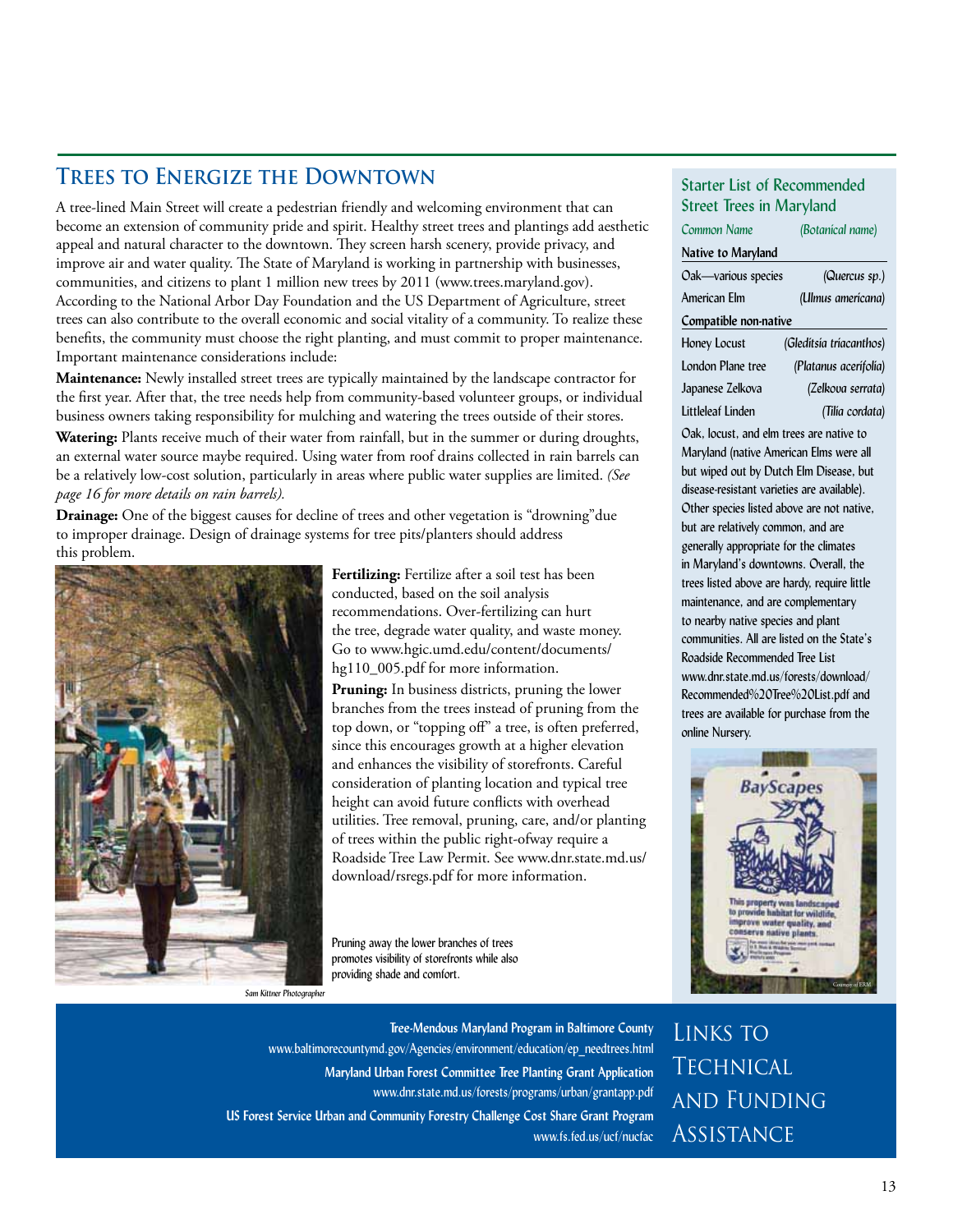#### Green Communities in Action: *Frostburg and Oakland in Bloom*

Frostburg First, the Foundation for Frostburg, and Frostburg's House and Garden Club are using Main Street Improvement Program funds for a beautification program on Main Street. One aspect of the beautification program is the repair and refurbishing of Frostburg's signature lampposts, which include garden baskets about midway on each post. In Oakland, garden baskets adorn parking meters and welcome visitors to downtown. Whether hung on lampposts and parking meters, or grown in containers at a store's entrance, garden baskets and other touches of green enhance the downtown and promote community pride.





#### **Green Toolkit: Pocket Parks**

Pocket parks provide a splash of greenery, a place to sit outdoors and socialize with neighbors, and children's play areas for local families and visitors. Because they're small, these parks can fit in a busy downtown. To establish a pocket park, consider these steps, as recommended by Keep Indiana Beautiful *(see link below)*:

- Pick a site that is available and can be maintained.
- Secure the community's commitment.
- Plan your park, including site layout, funding, and maintenance.
- Identify partners to provide funds, labor, and materials.
- Convene a steering committee to guide the project.
- Secure funding (short-term for construction, and long-term for maintenance)
- Hold a community kickoff event to begin work on the park.
- Implement a maintenance plan.
- Stay involved with partners and community members to ensure long-term success.

#### **Green Toolkit: Container Gardens**

Container gardens, as well as window box planters or small garden plots in front of individual businesses and residences can add green to the downtown without major costs to the property owner or the community. For restaurants, a vegetable garden, either in a container or on the ground, can also provide an inexpensive, local source of food.

Container Gardening Associated (www.container-gardens.com) suggests the following steps to a successful garden:

- Decide how much space you want your garden to use, and where that space is.
- Decide what you want to grow (i.e., flowers or vegetables), taking into account the availability of sunlight and shade. Use locally grown plants wherever possible.
- Select containers to match your space and plant needs, and choose locallyproduced baskets or containers if they are available.
- Choose a garden soil mixture that is best for your plants.
- Don't forget about making your garden look good with decorative planters and other accessories.
- Don't have a green thumb? Your local garden club can also be a great resource.

Container gardening in Oakland.



LINKS TO **TECHNICAL** and Funding **ASSISTANCE** 

**Guide to Container Gardening** www.gardenguides.com/how-to/tipstechniques/containerindoor/container.asp **Starting a Community Garden**  www.communitygarden.org/learn/starting-a-community-garden.php **Keep Indianapolis Beautiful (Pocket Parks)**  www.kibi.org/programs/greenspace/how\_to\_guide\_greenspace\_pocket\_parks.htm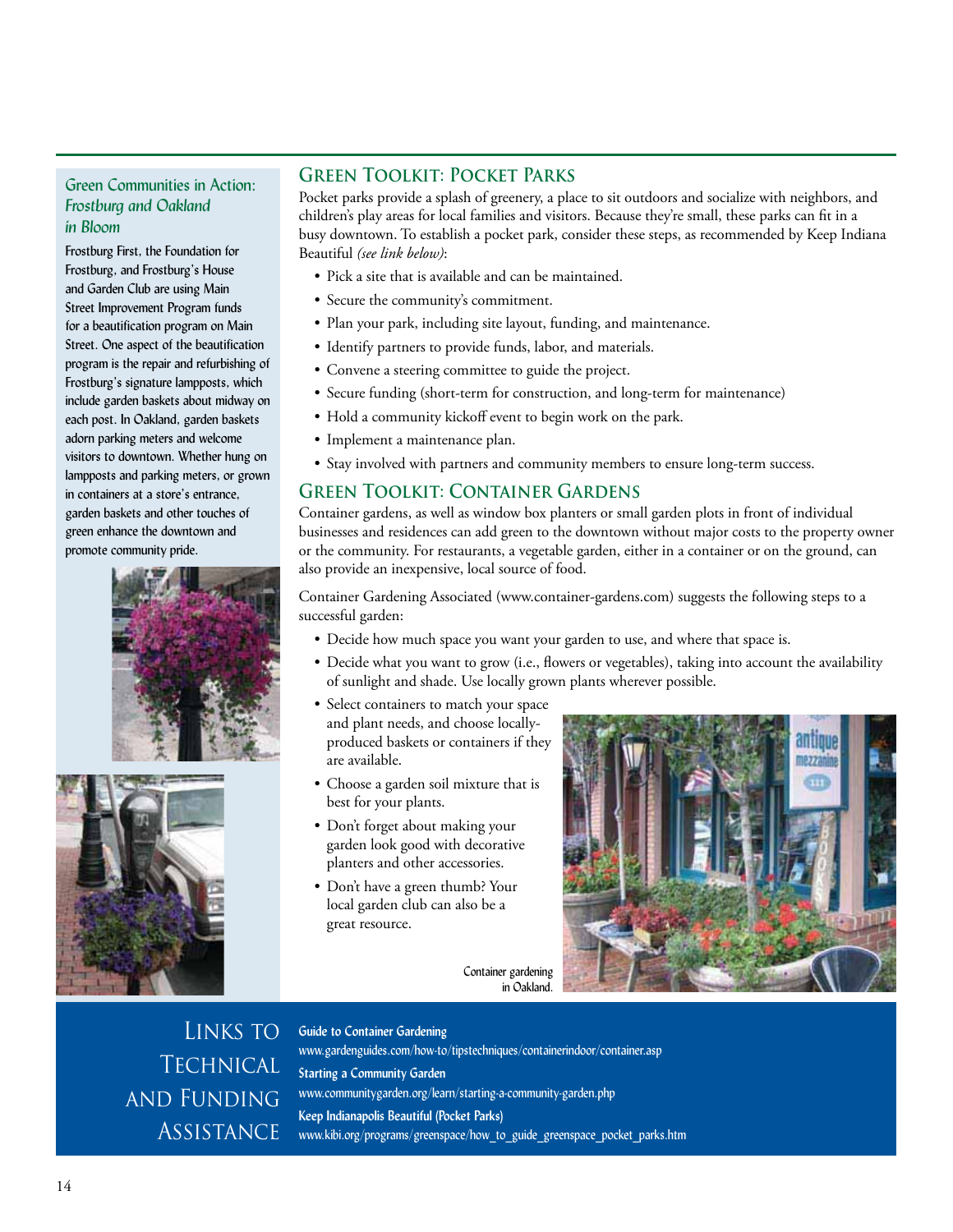## **STORMWATER** *Slow it Down, Spread it Out, Soak it In*

sustainable community uses its water resources wisely, conserving valuable drinking water, and reducing pollution. Managing stormwater runoff is an ongoing issue in Maryland's downtowns. Stormwater contributes large amount and reducing pollution. Managing stormwater runoff is an ongoing issue in Maryland's downtowns. Stormwater contributes large amounts of pollution to local streams, rivers, and eventually the Chesapeake Bay. Fast-moving stormwater erodes stream banks, degrading natural habitats, harming fish, and threatening public water supplies.

Stormwater flows increase as natural forests and fields are replaced with impervious surfaces such as roofs, parking lots, driveways, and roads, which do not allow rainwater to filter into the ground. However, this runoff can be managed—even in urban environments—in a way that reduces pollutants and protects rivers and streams. Maryland's Stormwater Management Regulations are available online: www.mde.state.md.us/assets/document/26.17.02.%202009.pdf.

### **Slow It Down: Stormwater Regulations and Retrofits**

Slowing the movement of stormwater reduces stream bank erosion and increases opportunities for on-site filtration and purification of stormwater. Maryland's newest stormwater regulations require that new construction manage stormwater through Environmental Site Design (ESD). In already-built areas, ESD stormwater retrofits can also reduce stormwater pollution. ESD is a menu of structural (physical construction) and nonstructural (landscaping, vegetation, and placement of buildings on the site) techniques to reduce the amount, speed, and pollutant content of stormwater that reaches streams.

Runoff can be slowed by using vegetation in place of impervious surfaces to slow the movement of water. "Micro-scale practices," such as green roofs, pervious pavement, and rain gardens are more compatible with downtowns than other land consumptive ESD techniques. Rain gardenssometimes referred to as infiltration areas—are planted areas that capture stormwater runoff, allowing water to infiltrate into the soil, rather than running directly into nearby streams. New construction typically pays for stormwater management associated with the development project. The cost of stormwater retrofits—redesigning stormwater systems to fit into Main Street's existing



character—is typically undertaken by the local jurisdiction *(see page 16 for funding suggestions).* 

Rain gardens such as this one at the Centreville Library trap runoff and allow it to infiltrate.

#### Green Communities in Action: *Rain Gardens and Rain Barrels*

Friends of Sligo Creek (FOSC) is a community group in Montgomery and Prince George's Counties that works to restore the health and vitality of Sligo Creek, a tributary of the Anacostia River. Among other efforts, they hold clean-up and clear-out events in the park, offer indoor programs for learning, and organize guided outdoor explorations.

FOSC has worked cooperatively with many communities. In Berwyn Heights, FOSC was part of a rain garden workshop that facilitated the installation of a rain barrel and two rain gardens at the Town Hall parking lot. In Takoma Park, FOSC worked with the City to install rain gardens at Forest Park in downtown. In Silver Spring, they worked with the Forest Estates Civic Association to help several homeowners build rain gardens in their yards. In return, the homeowners agreed to maintain the rain gardens and to use them to encourage their neighbors to install rain gardens and rain barrels. The FOSC rain gardens are also intended to educate the community at large about the problems of stormwater runoff and about simple solutions to the problem.



Pervious pavers can reduce impervious surface in developed areas.

Links to

**TECHNICAL** 

**ASSISTANCE** 

and Funding

**US EPA "Reduce Runoff" Video** www.epa.gov/owow/nps/lid/video.html **Prince George's County Rain Garden Guide** www.princegeorgescountymd.gov/Government/AgencyIndex/DER/ESG/pdf/Garden.pdf **Natural Resources Defense Council – Information on Stormwater Utilities**  www.nrdc.org/water/pollution/storm/chap4.asp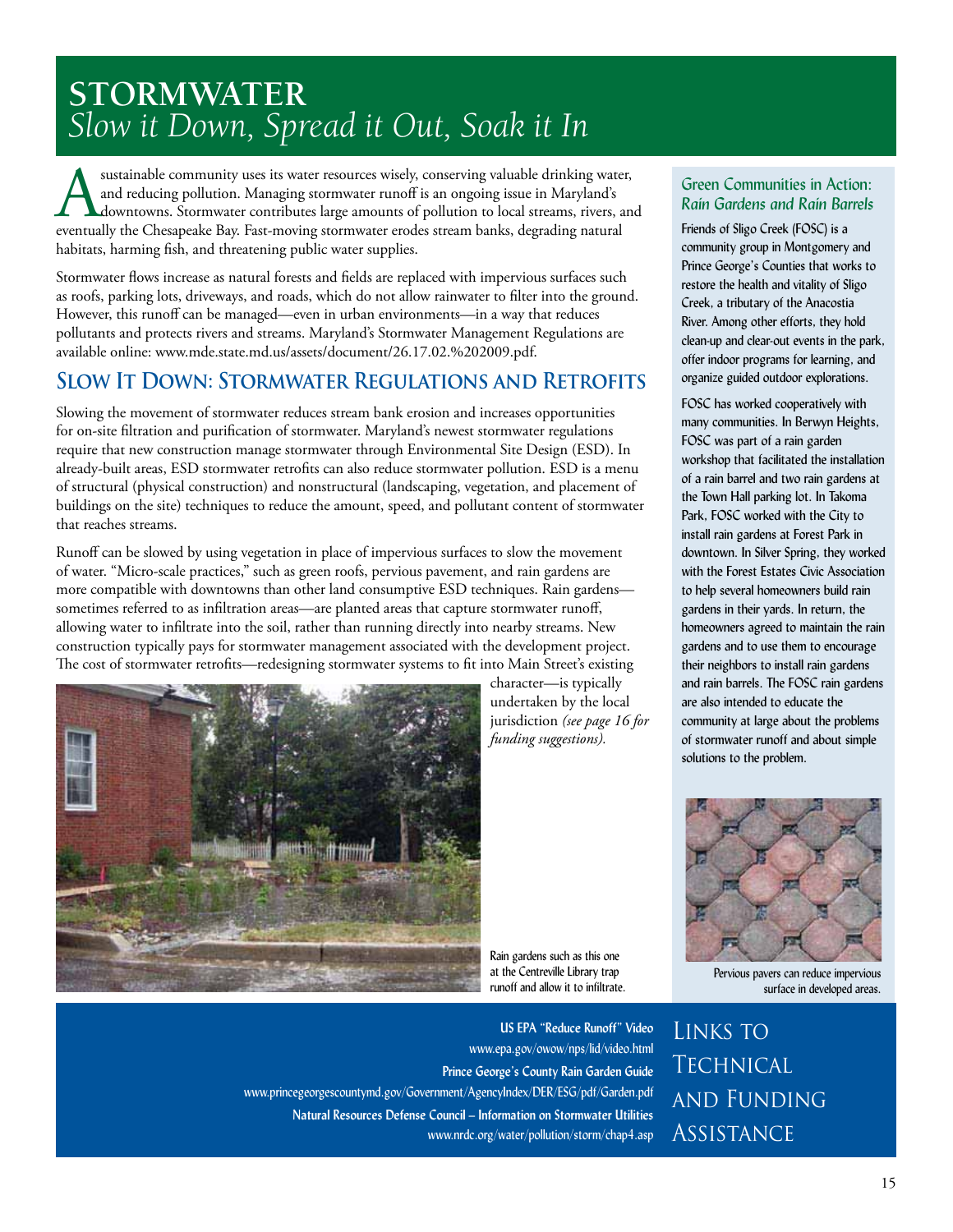#### Stormwater Management Funding

- Many community organizations will provide rain barrels and assistance at low or no cost.
- A stormwater management (SWM) tutility fee or district can raise funds to pay for the operations, maintenance, and capital improvements of public SWM and stream restoration projects.
- Developer impact fees can be tied to the amount of impervious cover on a site.
- State and federal grants, loans, and fees, such as Maryland Department of the Environment's Water Quality Infrastructure Program. These can cover the costs of SWM structures and reduce erosion and sedimentation from new construction.

## **Spread it Out: Reducing Stormwater Volumes**

Stormwater management should aim to reduce the volume of runoff by evaporation, infiltration, and retention methods. Infiltration systems recharge groundwater, filter pollutants out of stormwater, and irrigate plants. Retention systems slow or eliminate the release of stormwater from a site.

### **What Local Government and Community Groups Can Do**

- Encourage local and State governments to identify the downtown's biggest stormwater "hot spots," and to fund and install stormwater retrofits to address these problems.
- Install plates or use stencils with the message "Don't Dump, Drains to Bay" or "Don't Dump, Drains to River" on storm drains, to discourage dumping of antifreeze, oil, or other harmful materials. Visit www.dnr.state.md.us/education/are/stencil.pdf to order a stencil kit.

#### **What Businesses and Residents Can Do**

- Install a rain barrel to harvest rainwater from downspouts. Rain barrels are simple, inexpensive systems that collect and store rainwater from roofs that would otherwise become runoff. www.dnr.state.md.us/ed/rainbarrel.html.
- Plant a rain garden on your property (businesses and residents) or in public open space (government and community groups). www. montgomerycountymd.gov/Content/DEP/Rainscapes/garden.htm.
- Keep your property litter-free: litter clogs drains and ends up as pollution in our waterways. Local government and community groups can also buy street sweeper machines or hire sweeping services.



#### and other impervious surface carries pollutants to the Chesapeake Bay and its tributaries.

## **SOAK IT IN: REDUCING IMPERVIOUS SURFACE** Stormwater from parking lots, roofs,

According to the US Environmental Protection Agency, water quality in streams tends to decline as watersheds approach ten percent impervious coverage.<sup>5</sup> Most downtowns exceed this threshold, so it is important to find ways to reduce impervious surface. Some techniques that can be implemented include:

- Installing rain gardens, particularly along parking lots and roads, helps to collect rainwater before it becomes runoff.
- Container gardens, landscaped medians, and other elements of downtown green space *(see pages 12-14)* also help to collect stormwater.
- Installation of pervious, or permeable, pavement. Pervious pavement is designed to allow the infiltration of stormwater through the surface into the soil below where the water is naturally filtered and pollutants are removed. In contrast normal pavement is an impervious surface that sheds rainfall and associated surface pollutants forcing the water to run off paved surfaces directly into nearby storm drains and then into streams and lakes. http://www.perviouspavement.org



Rain barrels can collect and save rooftop runoff.

Links to **TECHNICAL** and Funding **ASSISTANCE** 

**Maryland Local Government Infrastructure Finance Program**  www.neighborhoodrevitalization.org/Programs/LGIF/LGIF.aspx **Maryland Department of the Environment Stormwater Retrofit Funding**  www.mde.state.md.us/Programs/WaterPrograms/WQIP/wqip\_stormwater.asp **Maryland Department of the Environment Nonpoint Source Grants – Federal 319(h) Program** www.mde.state.md.us/Programs/WaterPrograms/319NPS/factsheet.asp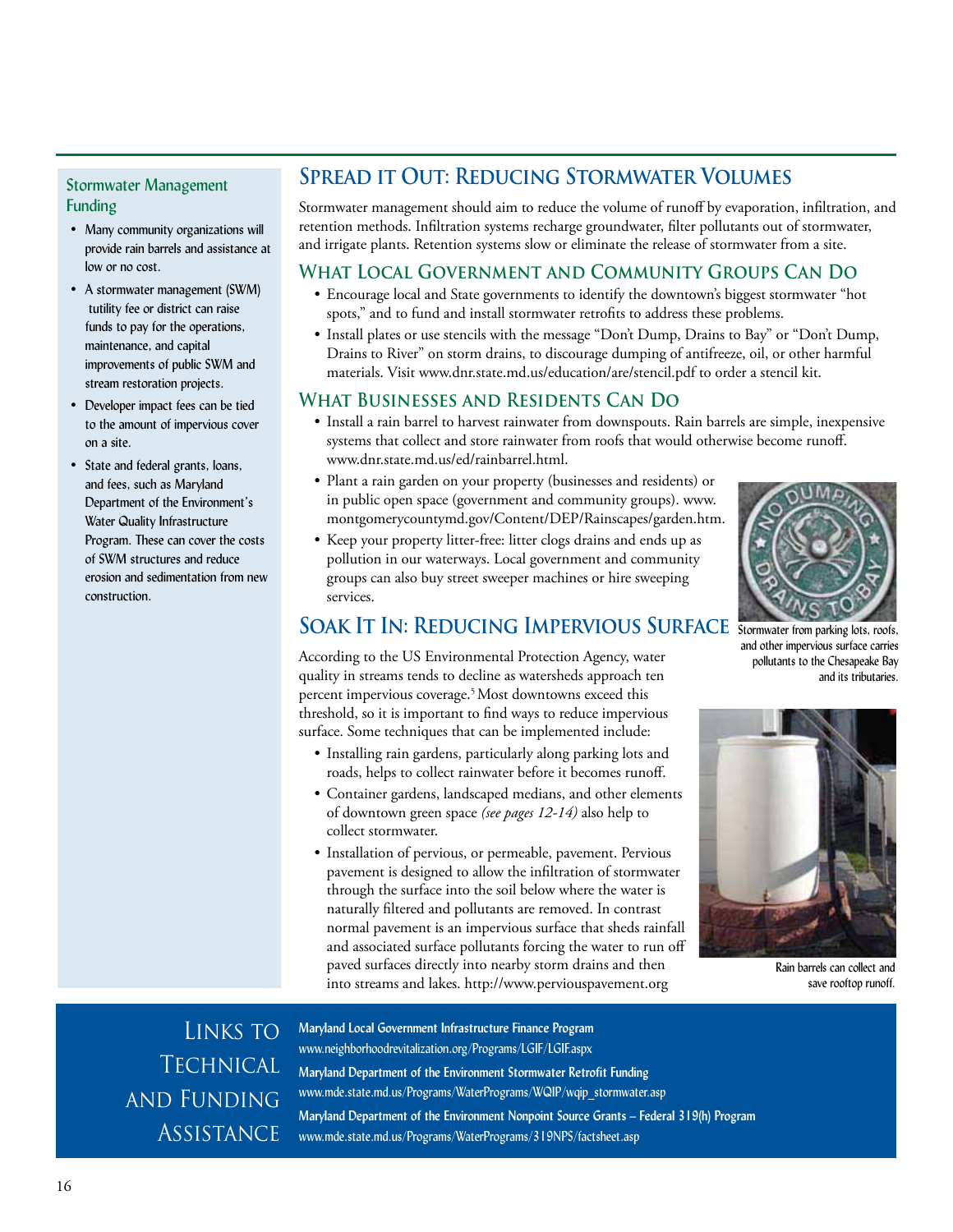## **Sustainable Transportation**  *Linking it All Together*

Transportation is a vital necessity for the economic health of Maryland's communities and business districts, and can be catalysts for revitalization. One component of a sustainable downtown is the availability of transportation alternatives. A walkable and bicycle-friendly community provides residents and visitors with safe and healthy alternatives to driving. Creating a balanced transportation system that responds to the needs of drivers, transit riders, pedestrians, and bicyclists, can make the community a more livable, vibrant, and social place to live and visit.

Sustainable transportation means reducing automobile vehicle miles traveled (VMT) by choosing other modes, such as walking, bicycling, car pooling, and mass transit. This helps to reduce traffic congestion, pollution, lower road maintenance costs, and improve safety. Encouraging walking throughout the downtown not only improves individual and public health, but can also improve the downtown's economic health, by encouraging more pedestrian traffic—and potential customers—to pass in front of downtown stores.

## **Creating Walkable Communities**

A walkable community is one that is easily navigated on foot and one that accommodates bicycle travel, too. However, walkability is about more than roads, bike lanes, and sidewalks; a walkable community is one whose businesses, homes, public spaces, and infrastructure all contribute to nonmotorized travel. Town centers with diverse retail, commercial, and housing opportunities, safe and appealing public spaces, and interconnected streets and sidewalks all help to encourage walking.

Making Main Street more walkable can require major infrastructure changes, such as the Bel Air Streetscape project described on this page. Such initiatives are best implemented at the municipal or county level. However, individual business owners, employees, and residents can also have an impact. For example, installing bicycle racks in front of businesses can remove one of the major barriers to increased bicycle use. Assisting downtown businesses in creating carpools can reduce the number of cars on the road and make the downtown more pedestrian and bicycle-friendly. Organizations such as BikeWalk and Walkable Communities, Inc. offer walkability audits for communities and workshops to find practical solutions to transportation issues.



The streetscape project for Main Street in Bel Air accommodates vehicles and parking while upgrading sidewalks and street crossings for pedestrians.

*Photo credit: The Town of Bel Air*

#### Green Communities in Action: *Bel Air Main Street Improvements*

Bel Air's half-mile long Main Street is the heart of downtown. Its businesses, restaurants, and shops are popular destinations and generate considerable pedestrian traffic. In 2007, the Maryland State Highway Administration began work to enhance Main Street's streetscape. The goal was to accommodate high traffic volumes while improving pedestrian safety and complying with requirements of the Americans with Disabilities Act. Improvements included:

- Better definition of on-street parking areas;
- Geometric changes to enhance road safety;
- Installation of brick sidewalks;
- Installation of a pedestrian island in the middle of Main Street; and
- Installation of amenities such as street trees, furniture, and pedestrian-scale lighting.

The Streetscape project was completed in September 2008; a milestone that the Town celebrated with a daylong celebration entitled "The Main Event."

For more information on the Maryland State Highway Administration's Transportation Enhancement Program visit: www.sha.state.md.us/ ImprovingOurCommunity/OPPE/tep.asp

**Walkability Checklist**

www.walkinginfo.org/library/details.cfm?id=12 **Bikeability Checklist** www.bicyclinginfo.org/library/details.cfm?id=3 **Walkability Audit (Walkable Communities, Inc.)** www.walkable.org/services.html

Links to **TECHNICAL** and Funding **ASSISTANCE**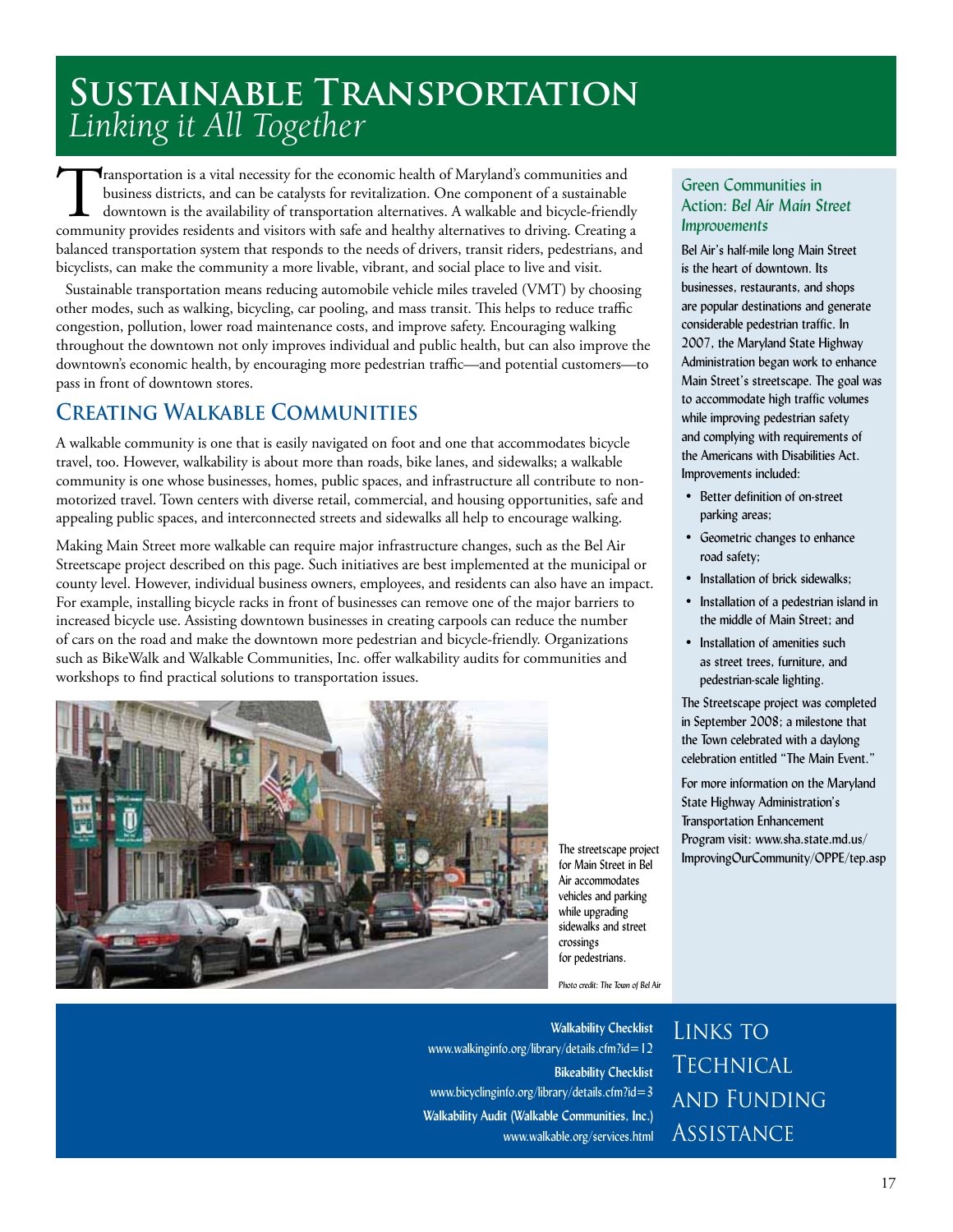#### Green Development Codes: *Bicycle Parking*

A simple way to encourage bicycling is to require bicycle parking facilities. When developing a code for bicycle parking, requirements and standards to consider include:

- The creation of a certain number of bicycle parking spaces when off-street automobile parking is developed;
- The development of storage and locking facilities for bicycles;
- Design consistency and incorporation between bicycle parking facilities and the surrounding buildings and streetscape; and
- Placement of bicycle parking in safe, convenient locations that do not inhibit pedestrian or vehicular movements.

Section 164-39.5.P of the City of Westminster's zoning code contains several bicycle provisions. The code can be found at www.ecode360. com/?custId=WE0761.

### **How to Diversify Your Transportation System**

The successful "greening" of a transportation system will involve many different parties, including neighborhood associations, civic organizations, the local transportation department, representatives from the county, Maryland Department of Transportation, and regional transportation/transit organizations, and local bike and pedestrian advocacy groups. However, there are many barriers to retrofitting the transportation system in existing downtowns, such as:

- Discontinuous or poorly maintained sidewalks and paths;
- A limited public transportation network; and
- A lack of bicycle lanes and parking (racks).

These barriers can be overcome with community-wide support, investment, and creative thinking. Investing in continuous, properly maintained sidewalks and bicycle facilities (including bike lanes, multi-use paths, and bicycle parking racks) will enable people to walk or bike to their destination, rather than drive. The development of carpooling and park-and-ride programs reduce miles driven daily to and from work. Creative parking pricing programs and accompanying public information encourage people to park the car once and run errands on foot, rather than driving from stop to stop. Transportation initiatives often require substantial funding. Some potential funding sources include:

- Maryland State Highway Administration Transportation Enhancement Program Grants;
- Local funding initiatives such as impact fees and/or excise taxes (these require express approval from the Maryland General Assembly); and
- Other techniques, such as Tax Increment Financing (TIF).



Installing bicycle racks is an easy way to encourage a pedestrian- and bicycle-friendly downtown. *Photo credit: of ERM*



Specially-designed bicycle racks can also help enhance the downtown's image.

Links to **TECHNICAL** and Funding **ASSISTANCE** 

**Maryland Bicycle and Pedestrian Advisory Committee (MBPAC)**  www.mdot.state.md.us/Planning/Bicycle/MBPAC.html **Montgomery County's "Renew Montgomery" Program** www.montgomerycountymd.gov/dirtmpl.asp?url=/Content/DPWT/Dir/renew\_mont.asp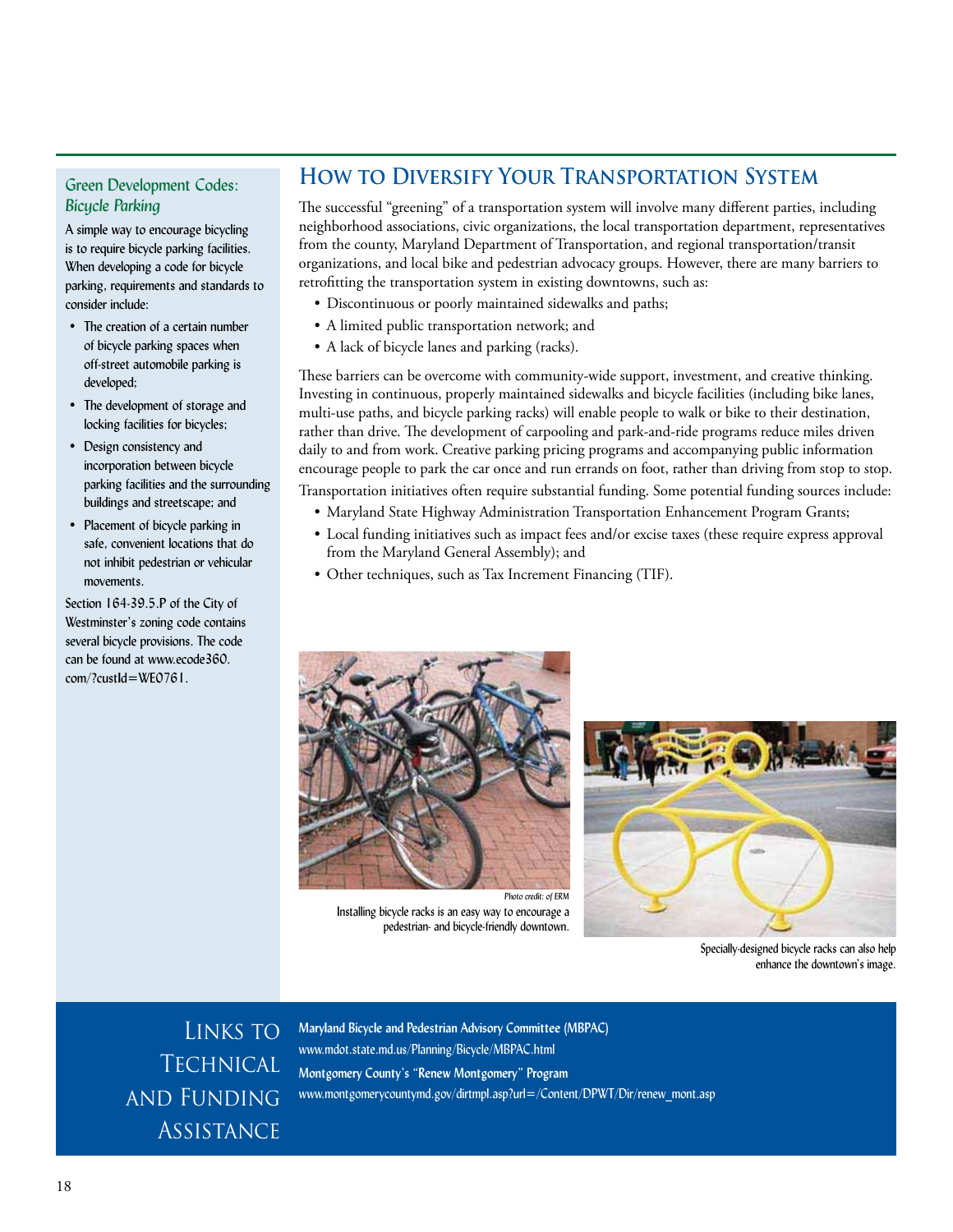## PARKING MANAGEMENT

Parking is a valuable and important piece of a successful downtown's transportation infrastructure. Properly managed parking can attract visitors and community residents to the downtown, and can even alleviate some traffic congestion and air pollution problems. Centrally located public garages and parking lots can encourage visitors and employees to park once, keeping Main Street's focus on pedestrians. When evaluating the community's parking supply, pay particular attention to these factors:

- **Design:** A community's historic character and resources should be considered when developing downtown parking solutions. Parking structures should be integrated with their surroundings particularly through scale, materials, colors and style and relate to the design of adjacent buildings.
- **Location and Signage:** A convenient and well-signed location reduces congestion and gets would-be customers to their destination more quickly. Proper signage can quickly direct visitors to existing parking supplies, increasing the amount of time that visitors can spend in the downtown and out of their automobiles.
- Pollution: More paved area means more pollution going into our waterways. Ensure that development regulations permit shared parking facilities to reduce the amount of paved area needed to accommodate parking demand throughout the day.
- Walkability: Pedestrian links between the parking lot or garage and the downtown business district should be designed to the same high standard as the Main Street itself, emphasizing pedestrian safety, and encouraging visitors to "park once and walk." Treatments such as lighting, plantings or brick pavers will define walking areas and make them more inviting.

**Pricing:** A number of pricing options exist to efficiently manage parking supplies and revenues without driving away potential customers.

- Set the operating hours and prices of on-street meters to correspond with parking demand. The highest prices should be charged during the highest demand periods.
- Vary pricing and length of stay according to the location of parking facilities. On-street meters should be the most expensive (per hour), and offer the shortest stays. Central garages or parking



*Sam Kittner Photographer*

In downtown Westminster, this parking garage is accessible, yet out of view, creating a more welcoming and pedestrian-friendly streetscape on the city's historic Main Street.

> **Parking Best Practices, Maryland Governor's Office of Smart Growth** www.smartgrowth.state.md.us/pdf/Final%20Parking%20Paper.pdf **Local Government Infrastructure Finance Program**  www.neighborhoodrevitalization.org/Programs/LGIF/LGIF.aspx

lots should be priced to encourage

• Establish separate lots for downtown employees, so that "prime" parking spots are reserved

longer stays.

for customers.

#### Green Development Codes: *Flexible Parking Requirements*

Many zoning and subdivision ordinances contain a minimum parking requirement. The City of Cumberland's Zoning Ordinance includes provisions to reduce the required amount of parking, and to allow shared, or joint parking. Some things to consider include:

- Reducing the required number of parking spaces to be initially developed based on certain conditions:
- Allow for joint uses. For example, one parking area may contain required spaces for several different uses, and the same spaces may be credited to both uses; and
- Allow businesses to validate parking for customers.

See www.ci.cumberland.md.us/new\_ site/index.php/contents/view/74 for more information.

The City of Westminster offers a wide variety of public parking options, ranging from on-street metered parking on East Main Street to long-term lots and garages—all of which are identified by clear, consistent signage. Time limits and prices are based on location. The City offers discounted prices for monthly parking permits in parking lots that are farther away from East Main Street, and even deeper discounts for bulk permit purchases. The City also has a graduated fine system for parking violations; the first violation is a warning, with escalating fees after that.

Links to **TECHNICAL** and Funding **ASSISTANCE**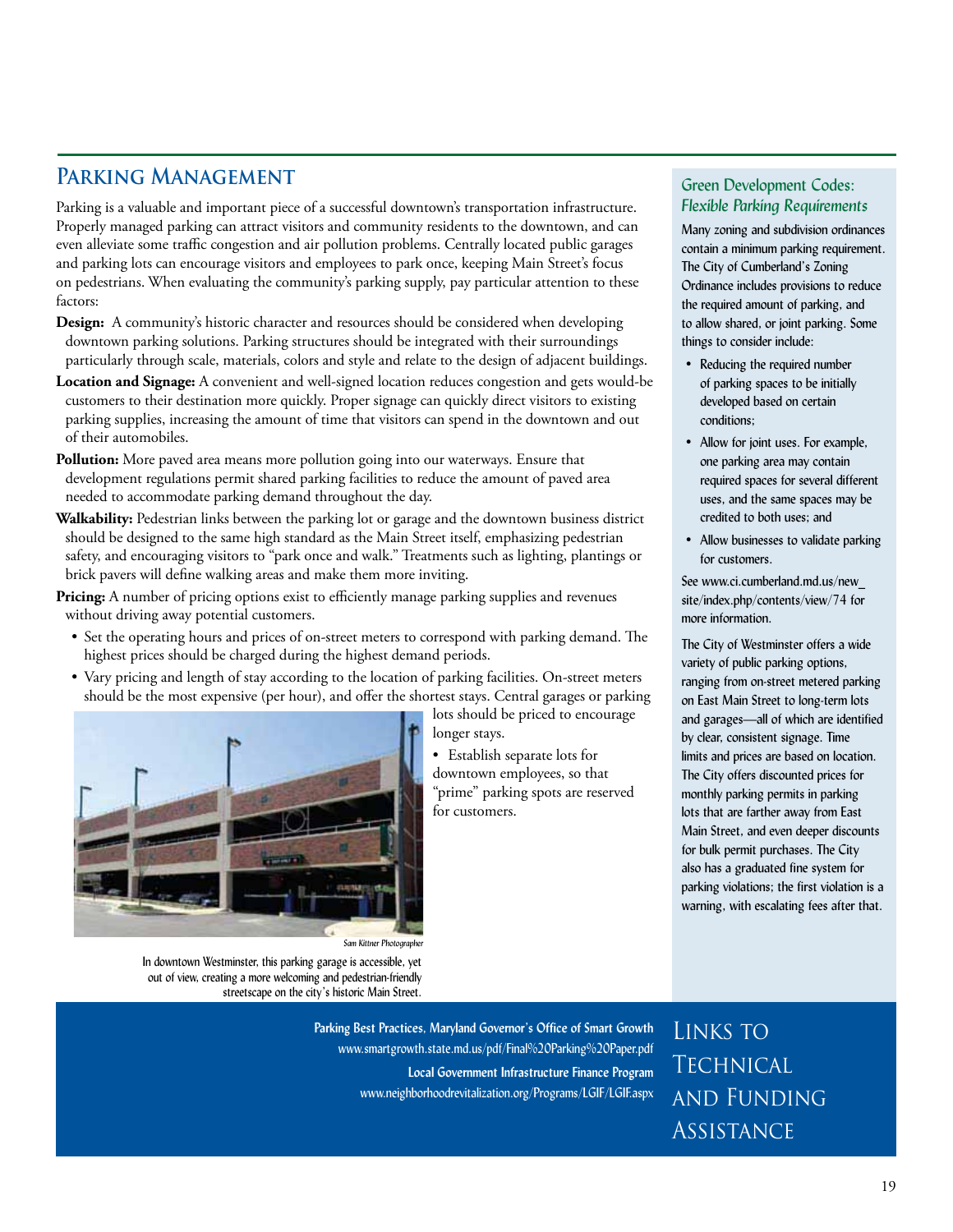## **Rally 'Round the Downtown**



The successful greening of Main Street depends on getting people involved and showing them that they can make a difference. Informed, motivated, and dedicated citizens and businesses are needed for a sustainable downtown, since engaged businesses and citizens are more likely to monitor and maintain improvements and new practices as well as bring new ideas to the table.

## **Green Community Events**

Holding a "green" community event is an excellent way to establish and maintain volunteer engagement. It also helps to promote the downtown, one of the Main Street program's key tenets. The event should not only achieve an immediate goal (e.g., street cleanup, tree plantings), but should also help to instill a lasting "sustainability ethic" in the downtown.

#### **Some keys to success for green events include:**

Publicity: Early and repeated stories in print and broadcast media. If possible, include media outlets as active partners in the event.

- Partners: Recruiting partners helps to spread the load of event planning and execution. Businesses can provide donations, post flyers, and spread information through word-of-mouth, which is often the most effective way to publicize an event. Schools are often good partners, especially if the event has an educational component. Downtown residents and community groups should also be included.
- Participants: Your event partners should be the primary source of volunteer participants, and representatives from those partners can do some of the recruiting for you.
- **Support:** Monetary support is important, but in-kind support—donations of food or materials in exchange for publicity—can be just as helpful.

Recognition: Provide a "thank-you" gift for participants, to encourage continued engagement. Even simple items like t-shirts or free food are effective.

#### **Start Small**

While major events can bring publicity and excitement to Main Street, smaller scale communitybuilding activities should also be part of the greening of downtown. Some ideas for these activities include:

- Reclaim low-traffic streets or parking lots for pedestrian traffic or green space;
- Host an awards ceremony (plant a tree) for Main Street's "greenest" citizens or businesses;
- Form local groups such as carpool co-operatives, bike or walk to work/school groups. This can also help to reduce vehicle traffic from downtown employees; and
- Discuss the "green downtown" at local schools, and help teachers develop "green" curriculum as part of the State's Green Schools initiative.



LINKS TO **TECHNICAL** and Funding **ASSISTANCE** 

**Community Organizing Toolbox**  www.nfg.org/cotb **The Citizens Handbook**  www.vcn.bc.ca/citizens-handbook **Maryland Department of Natural Resources Green Schools Initiative** www.dnr.state.md.us/education/greenschools.html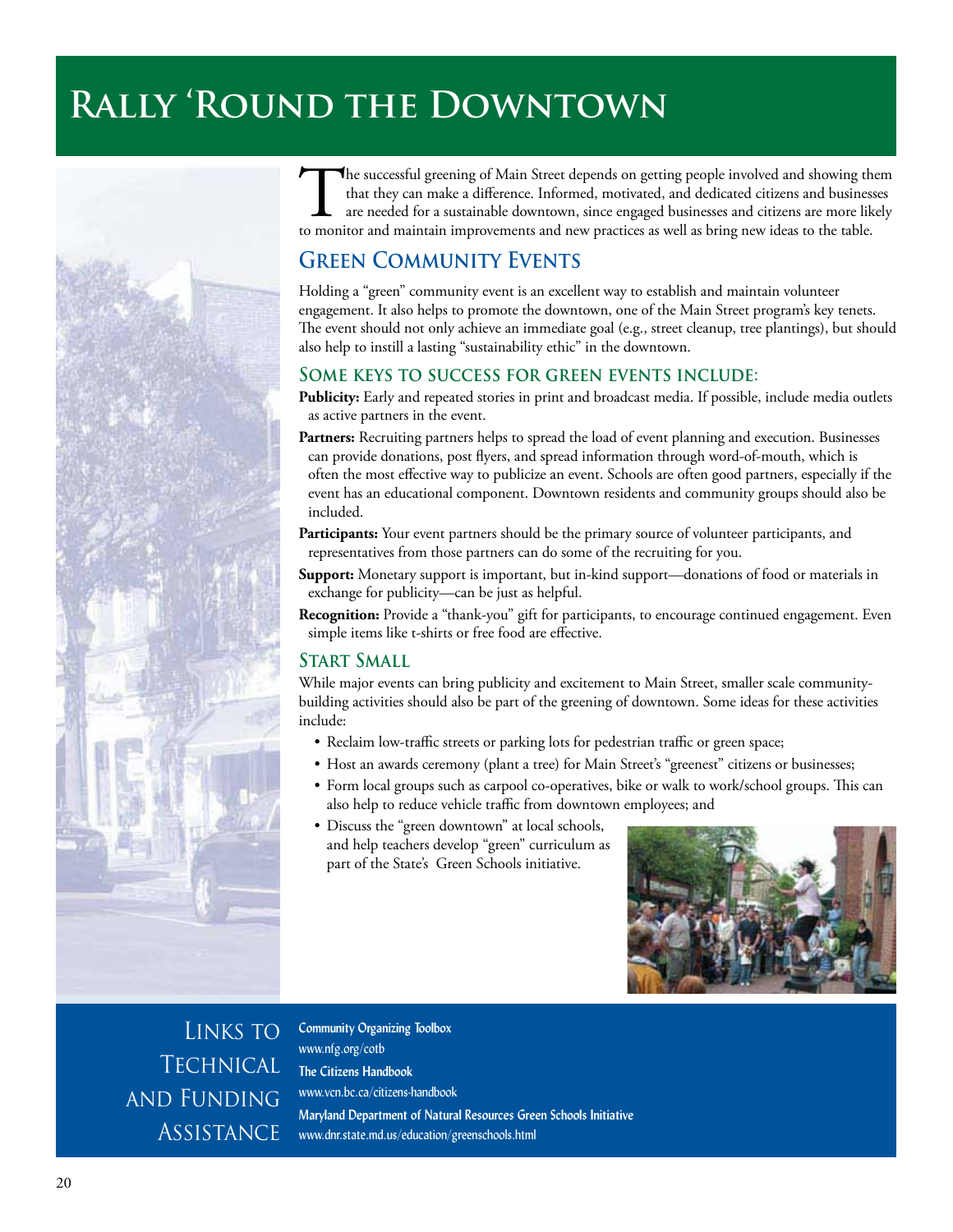## **Keep it Clean to Keep it Green**

Beautiful downtowns attract shoppers, tourists, and new businesses and are better places to live, work, and play. Keeping Main Street litter-free not only enhances its image and economic vitality, it's also a green practice. Litter on the streets ends up as pollution in our waterways.

Clean-up events (see below) and street sweeping can be important parts of the downtown's beautification efforts. However, working with the community to prevent litter is an inexpensive and necessary step:

- Encourage employees to pick up trash anywhere in or around their place of business, creating an ethic to not walk past litter;
- Establish smoking areas with appropriate ash receptacles for employees and customers. Cigarettes are the most commonly littered item in the United States;
- Place an adequate number of trash containers (with covers) in parking lots, at building entrances, and in strategic locations on the street. Make sure trash collection is scheduled to avoid unsightly "overflows;"
- Discourage business and homeowners from raking leaves and yard clippings into the street;
- Partner with the local government to start a "Clean, Safe, and Green" program; and
- Display 'No Littering' signs downtown.



Small beautification efforts (left) and large events like a Team Dundalk cleanup (below) help to make downtown cleaner and greener.



Links to

**TECHNICAL** 

**ASSISTANCE** 

and Funding

*Sam Kittner Photographer*

**Cigarette Ash Receptacles** www.preventcigarettelitter.org/how\_you\_do\_it/AshReceptacles\_brochure.pdf **Street Sweeping Technology and Costs**  www.stormwatercenter.net/Pollution\_Prevention\_Factsheets/ParkingLotandStreetCleaning.htm **Montgomery County Residential Street Sweeping Program** www.montgomerycountymd.gov/hwytmpl.asp?url=/content/dot/highway/sweeping.asp

#### Green Communities in Action: *Team Dundalk*

As part of Main Street Maryland's Clean, Safe and Green initiative, the Dundalk Renaissance Corporation (DRC) created "Team Dundalk", a volunteer group that helps to make the downtown greener and more sustainable. From high school students to senior citizens, the DRC has attracted a large and diverse group of volunteers to help enhance the downtown and surrounding areas. More than 400 people participated in volunteer activities and events in 2007 alone.

The DRC hosts five to seven cleanups a year on Saturday mornings. Volunteers receive free t-shirts and free food (provided by the local Chick-Fil-A franchise), and a local waste disposal company provides free removal of garbage collected during the cleanup. Because of volunteer participation and the involvement of local businesses, project costs are minimal. See www.dundalkusa.org.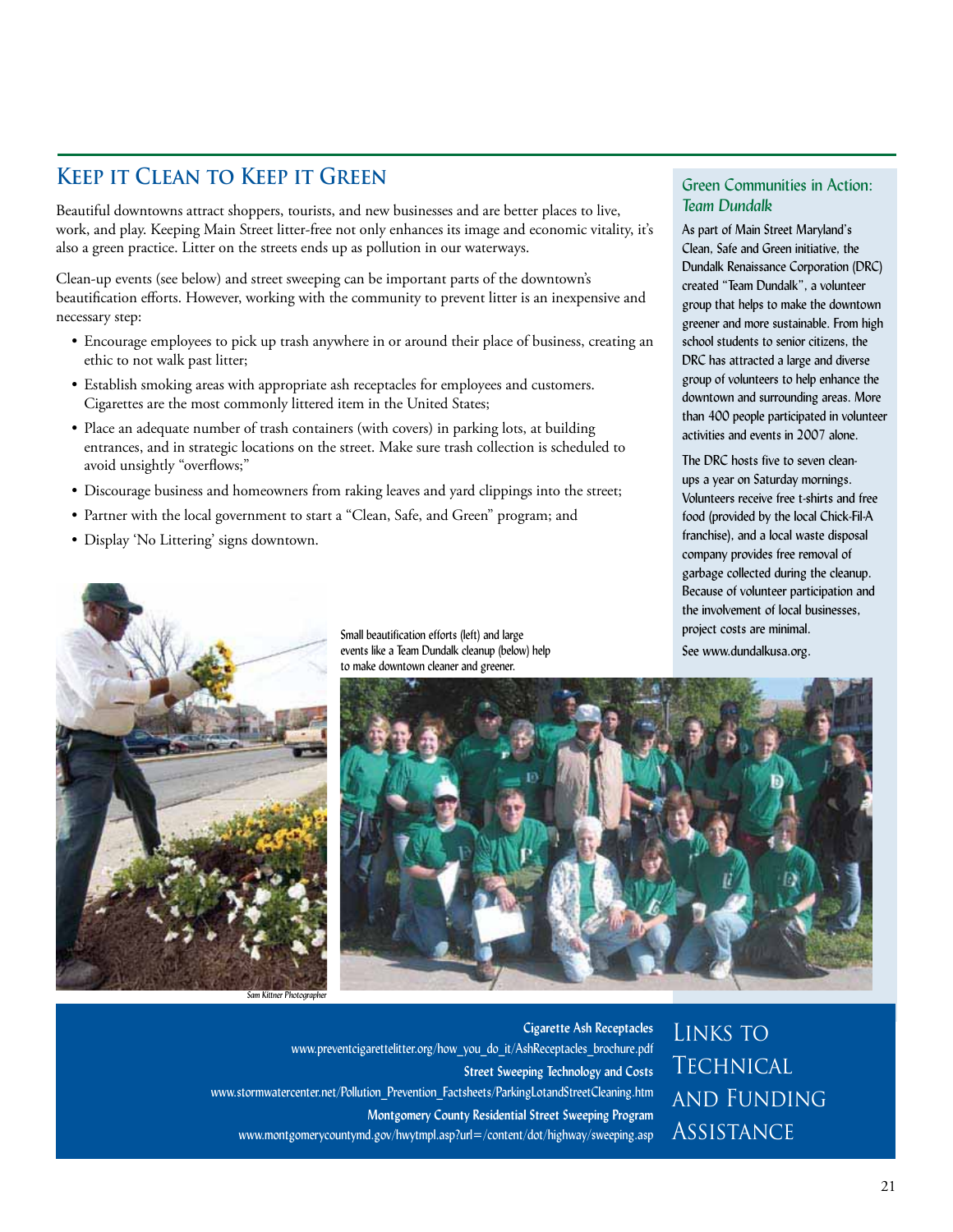#### Green Communities in Action: *Green is Fun!*

Making your downtown more sustainable can be hard work, but don't forget to have some fun, too! Green Drinks International is a social forum for business owners and residents interested in sustainability. Events are often hosted by a local business that supports the community's sustainability efforts.

There are Green Drinks chapters in Annapolis, Baltimore, Bethesda, Chestertown, Delmarva, Easton, Gaithersburg, and Hagerstown, as well as more than 400 other cities across the globe. Green Drinks events provide opportunities to share ideas about how to make downtown and the surrounding community more environmentally responsible (www.greendrinks.org).

Green Caffeine, started in Annapolis, is another opportunity for green-minded people to socialize and network during the daytime, over coffee. Annapolis Green is also working on various projects, including how to form a virtual ecocommunity (www.annapolisgreen.com).



Greening our downtowns means making the best use of the resources in our own backyards. Purchasing food, goods, and services from local businesses and suppliers:

- Is environmentally friendly: Independent businesses often make purchases requiring less transportation and usually set up shop in commercial corridors and in-town instead of developing on the fringe. They support their local suppliers, craftsmen and farmers.
- **Strengthens the social and economic fabric of your communities:** For every \$100 spent at a locally owned business, \$45 goes back to the community; whereas, the community sees only \$14 if same \$100 is spent at a chain store.
- **Maintains authenticity:** Supporting one-of-a-kind businesses is important to maintaining the unique character of Maryland communities as well as the economic health of family-owned enterprises.
- **Is healthier and tastier!:** Locally produced agricultural products require less time and fewer preservatives to reach market and lose fewer nutrients on the way to market.
- Puts taxes to good use: Local businesses in neighborhoods need comparatively less infrastructure investment and make more efficient use of public services as compared to nationally owned stores entering the community.

Preserves farmland: Buying local downtown supports local farm families and preserves the rural character and beauty of the greater community.



An Annapolis Green Drinks event held at the Annapolis Maritime Museum.

> Links to **TECHNICAL** and Funding **ASSISTANCE**

**Buy Local Baltimore**  www.buylocalbaltimore.com **Maryland Agriculture Exchange**  www.agtrader.org **Buy Fresh Buy Local, Informational Tools**  www.foodroutes.org/tools.jsp



Buying local supports independent business owners who live in the community and are committed to investing in its future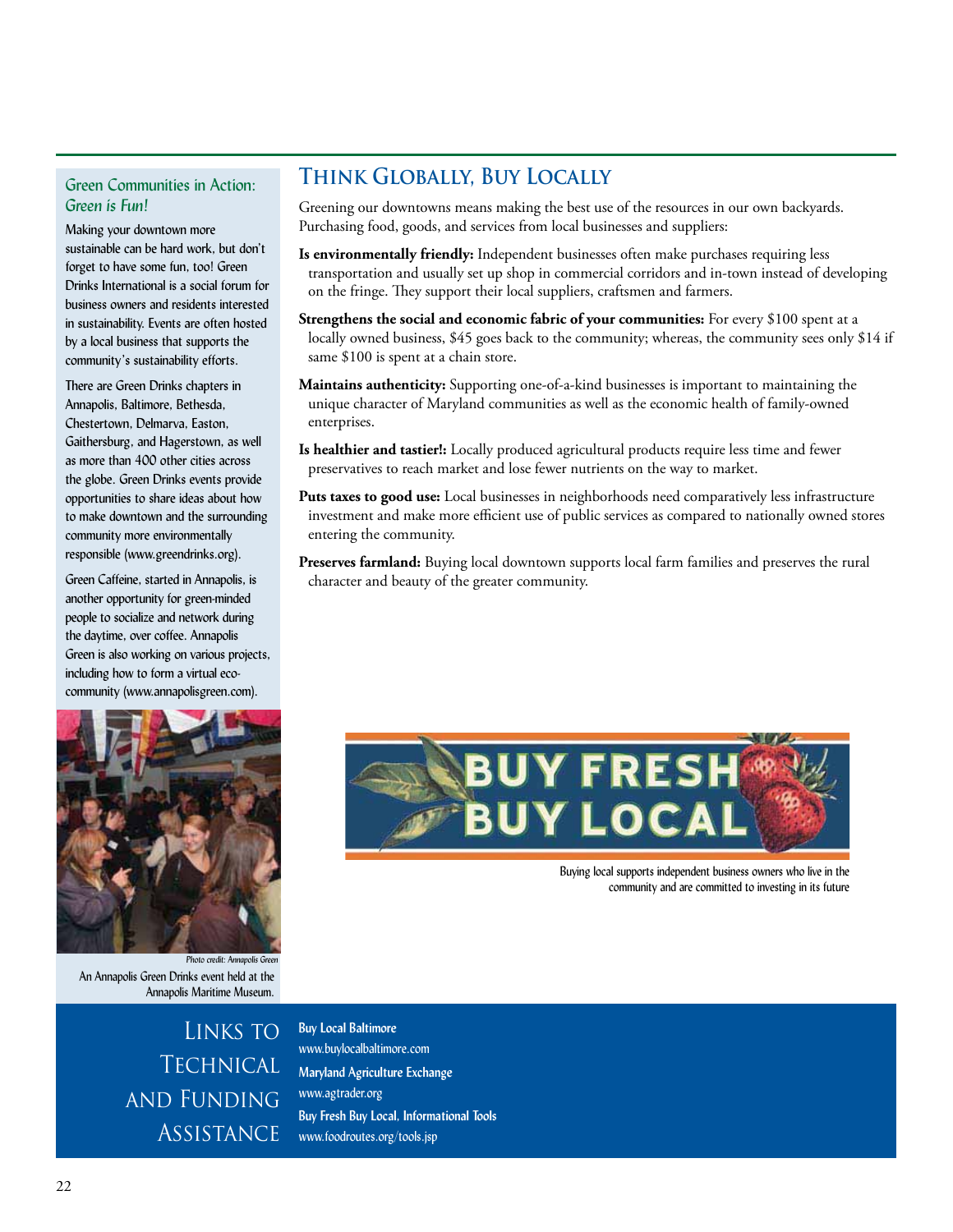### **Green Toolkit: Making "Buy Local" an Everyday Event**

In Maryland, there are many opportunities to buy local. Many of the State's 90 public farmers markets are on or near Main Street. Many grocery stores and specialty shops are increasingly buying from local suppliers.

- If the downtown does not already host a farmer's market, work with the Maryland Department of Agriculture and local growers to create or move one to Main Street;
- Promote local products and businesses at farmer's markets and other local events;
- Create a list, map, and/or website of local businesses that customers can use. Make this directory available in public places throughout your community;
- Organize a Buy Local Day in your community and participate in the State's annual Buy Local Week Challenge;
- Tie "local" to "green" in your marketing materials. Develop a logo or catchphrase that the local business community can use to keep the "buy local" idea in customers' minds, and distribute stickers to merchants to place on windows or doors;
- Designate a site for a weekly outdoor market that brings local businesses together in one convenient venue; and
- Participate in the State's Farm to School program, which encourages the use of locally-grown products in school lunches.



*Photo credit: Molly Balint, www.belairfa* 

Hosting a farmer's market is an excellent way to buy local while also creating activity downtown.



Restaurants can support "buy local" efforts by switching to local produce.

#### Green Communities in Action: *Chestertown*

Chestertown has made a number of efforts to go green, and can attribute their success to the comprehensive, community-wide approach they have taken. Some of their efforts to date include:

- The Mayor's weekly radio show, which highlights ways to Be Green;
- Neighbors to Neighborhoods, a volunteer group helping to find recycling and stormwater management solutions;
- Washington College in Chestertown has started a "George Goes Green" project to encourage campus-wide sustainability;
- The Green Initiative Committee conducted a recycling survey of local restaurants and posted a list of all Green products available for sale in Chestertown on the Town's web site;
- A quarterly visit from a Townsponsored shredding truck allows people to shred and recycle their documents instead of throwing them in the trash;
- Frequent Town-sponsored events at the Town Hall, such as a discussion of "Affordable Solar Energy for the Home:" and
- The Chestertown website, hosted by Washington College displays all of the Town's Green efforts: chestertowngoesgreen.washcoll.edu

**Maryland Department of Agriculture Local Products**  www.marylandsbest.net **Maryland Department of Agriculture, Farm to School**  www.marylandfarmtoschool.org **Maryland Farmers' Market Directory**  www.mda.state.md.us/md\_products/farmers\_market\_dir.php

Links to **TECHNICAL** and Funding **ASSISTANCE**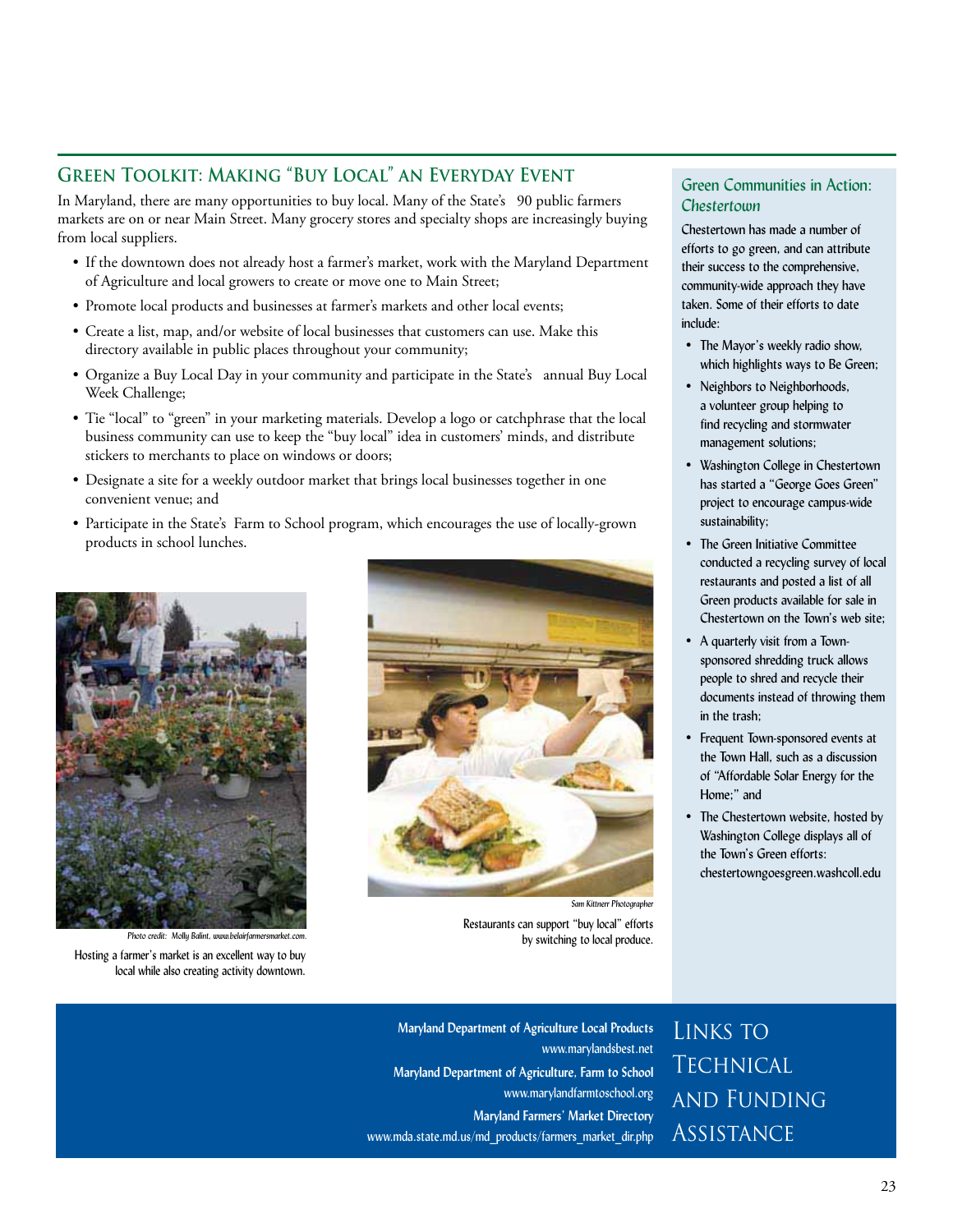## **Ready, Set, Green!**

#### For More Information:

The Maryland Department of Housing and Community Development and the Maryland Department of Natural Resources are partnering on the Going Green Downtown effort. For more information on this program or related activities, please contact the Going Green Downtown Project Team:

#### *Maryland Department of Housing and Community Development*

*Main Street Maryland Program* Amy Seitz, Director Community Access and Partnership seitz@mdhousing.org 410-209-5800 www.neighborhoodrevitalization.org/ Programs/MainStreet/MainStreet.aspx.

#### *Maryland Department of Natural Resources*

*Coastal Training Program* Sasha Land Program Coordinator sland@dnr.state.md.us 410-260-8718 www.dnr.state.md.us/bay/cbnerr/ ctraining.asp

- Organize: Put together a "green team" for your Main Street, including business owners, residents, and local officials. This team should exist to coordinate green activities, recruit volunteers, and build and maintain momentum within the community. The Maryland Department of Natural Resources is also offering educational programs to help Main Street communities learn what it means to be green *(see the list of State contacts in the sidebar)*.
- **Recognize:** Many of your Main Street activities are already "green," such as recycling, creative parking regulations, planting of street trees, or other initiatives. Make sure that the public knows about these successes, so you can build excitement. One of the biggest barriers to being green is unfamiliarity. If your Main Street has already started to "go green," then you've already passed the first hurdle.

**Prioritize:** Now that you know what you're already doing on Main Street, make a list of the activities that you would like to add to your green portfolio, and choose a few projects (or maybe just one) to focus on in the short term. Quick "wins" help to create momentum for future projects and initiatives. Although each Main Street is different, here are some specific ideas for quick success:

- Plant native vegetation in landscaping areas.
- Begin to plan and organize a green community event, such as a cleanup day.
- Install signage to direct visitors to available parking in and around the downtown.
- Revise your local development codes to allow clean and safe energy sources (solar, wind, geothermal), and to allow and encourage green roofs and LEED accreditation (or similar energy efficient building design techniques) for new construction and renovation.
- Replace missing or diseased street trees with native or compatible trees.
- Work with building owners to install rain barrels, to be used for watering of street trees and other plants.

**Network:** The Main Street Maryland network currently includes 23 communities. Each of these Main Streets has a different approach to going green. By networking with other Main Street managers, you can share ideas for green activities and initiatives.





*Sam Kittnerr Photographer*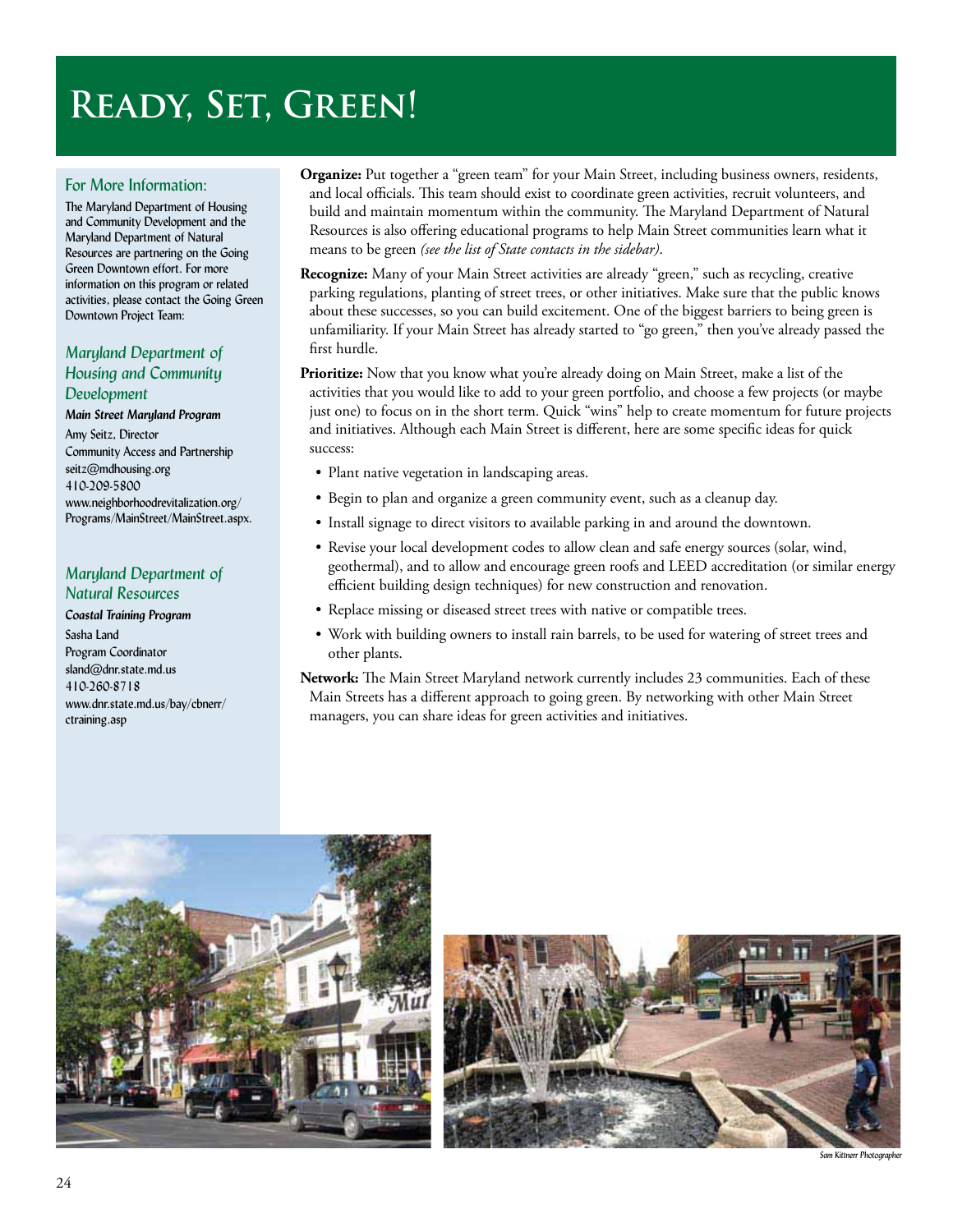

Front and back cover photos, Sam Kittner Photographe

#### ENDNOTES

<sup>1</sup> According to a 2008 study by the CoStar Group, a commercial real estate information service. greensource.construction.com/news/080508CoStar.asp 2 For detailed references, see www.seattle.gov/DPD/GreenBuilding/OurProgram/WhyBuildGreen/default.asp. <sup>3</sup> Source: US Energy Administration, cited in The Abell Report, Vol. 22, Number 1, March 2009. <sup>4</sup> Source: US Department of Energy. http://apps1.eere.energy.gov/consumer/your\_home/space\_heating\_cooling/index.cfm/mytopic=12720 <sup>5</sup> Source: US EPA. www.epa.gov/athens/research/impervious/



This report was prepared by Environmental Resources Management, Inc. and Mahan Rykiel Associates under award number NA07NOS4190161 from the Office of Ocean and Coastal Resource Management (OCRM), National Oceanic and Atmospheric Administration (NOAA), through the Maryland Department of Natural Resources Coastal Program. The statements, findings, conclusions and recommendations are those of the author(s) and do not necessarily reflect the views of OCRM or NOAA.

The facilities and services of the Maryland Department of Natural Resources are available to all without regard to race, color, religion, sex, sexual orientation, age, national origin or physical or mental disability. This document is available in alternative format upon request from a qualified individual with disability. DNR# 14-482009-388

-